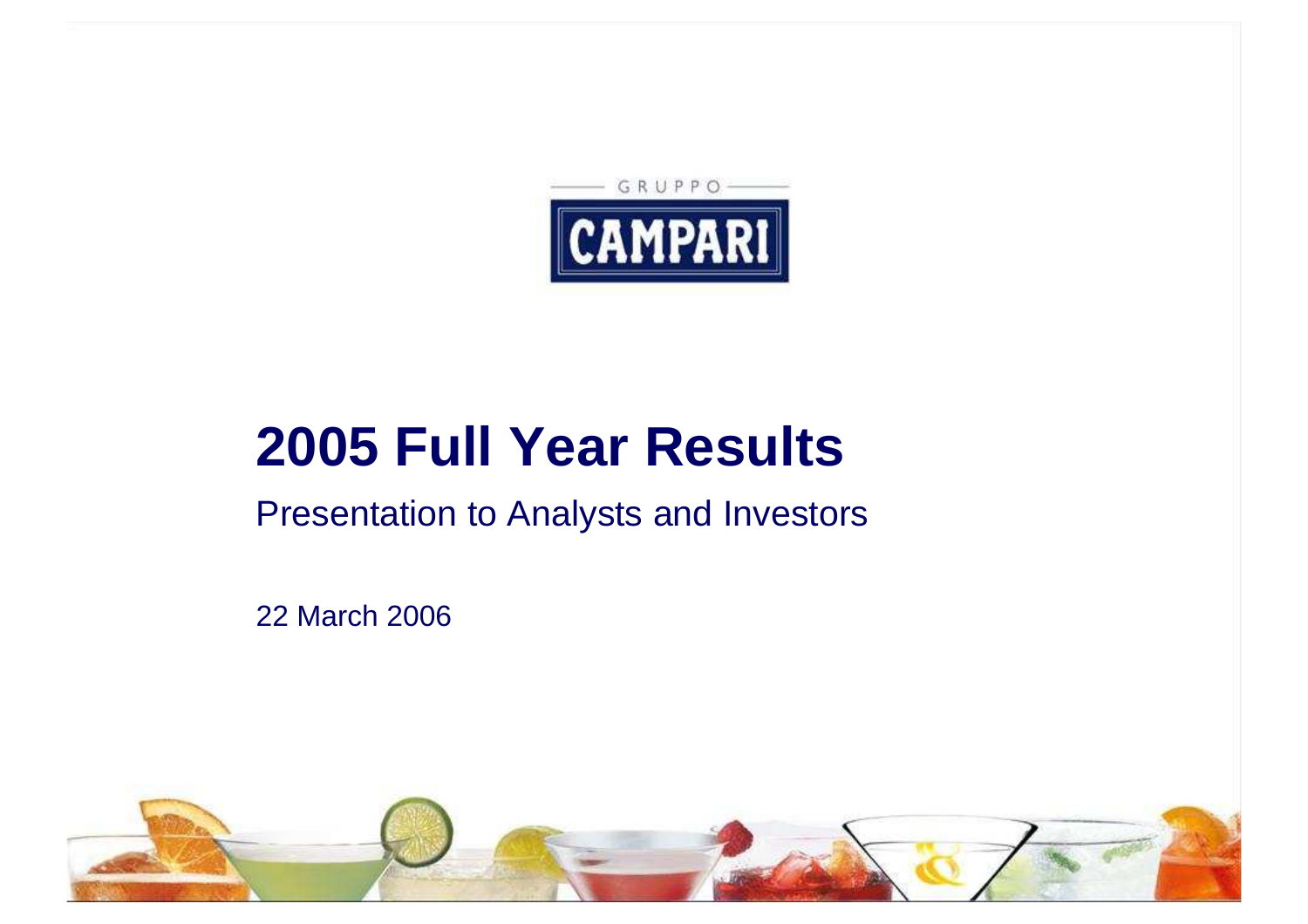### Results highlightsEnzo Visone, CEO



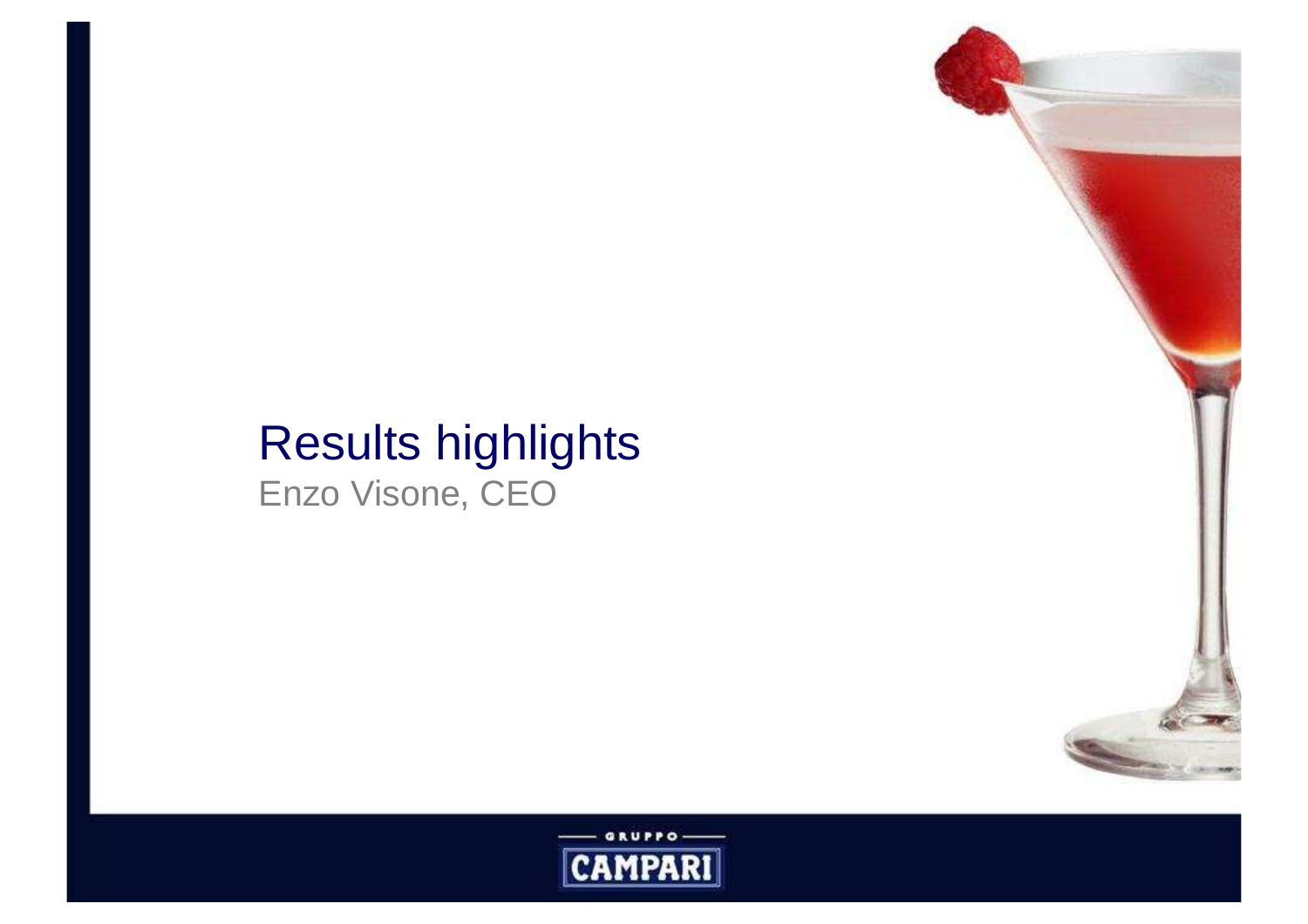# Strong performance across all indicators

| <b>IAS/IFRS results</b>        | <b>FY 2005</b><br>$\epsilon$ million | % change<br>at actual exchange | % change<br>at constant exchange |
|--------------------------------|--------------------------------------|--------------------------------|----------------------------------|
| <b>Net sales</b>               | 809.9                                | $+7.8%$                        | $+6.6%$                          |
| <b>Trading profit</b>          | 234.8                                | $+7.1%$                        | $+6.8%$                          |
| <b>EBITDA before one-off's</b> | 196.6                                | $+7.8%$                        | $+7.9%$                          |
| <b>EBITDA</b>                  | 201.3                                | $+9.1%$                        | $+8.9%$                          |
| <b>EBIT before one-off's</b>   | 179.1                                | $+8.9%$                        | $+9.1%$                          |
| <b>Operating profit = EBIT</b> | 183.9                                | $+10.3%$                       | $+10.3%$                         |
| <b>Group's net profit</b>      | 118.0                                | $+21.8%$                       | $+22.1%$                         |

#### $\geq$ 2005 full year results:

- –top line growth driven by **solid performance in the Group's core brands**
- growth in operating profits driven by **favorable sales mix** and **operating efficiencies** achieved in existing business
- strong growth in net profits also driven by **accretive effect from Skyy minority stake deal**

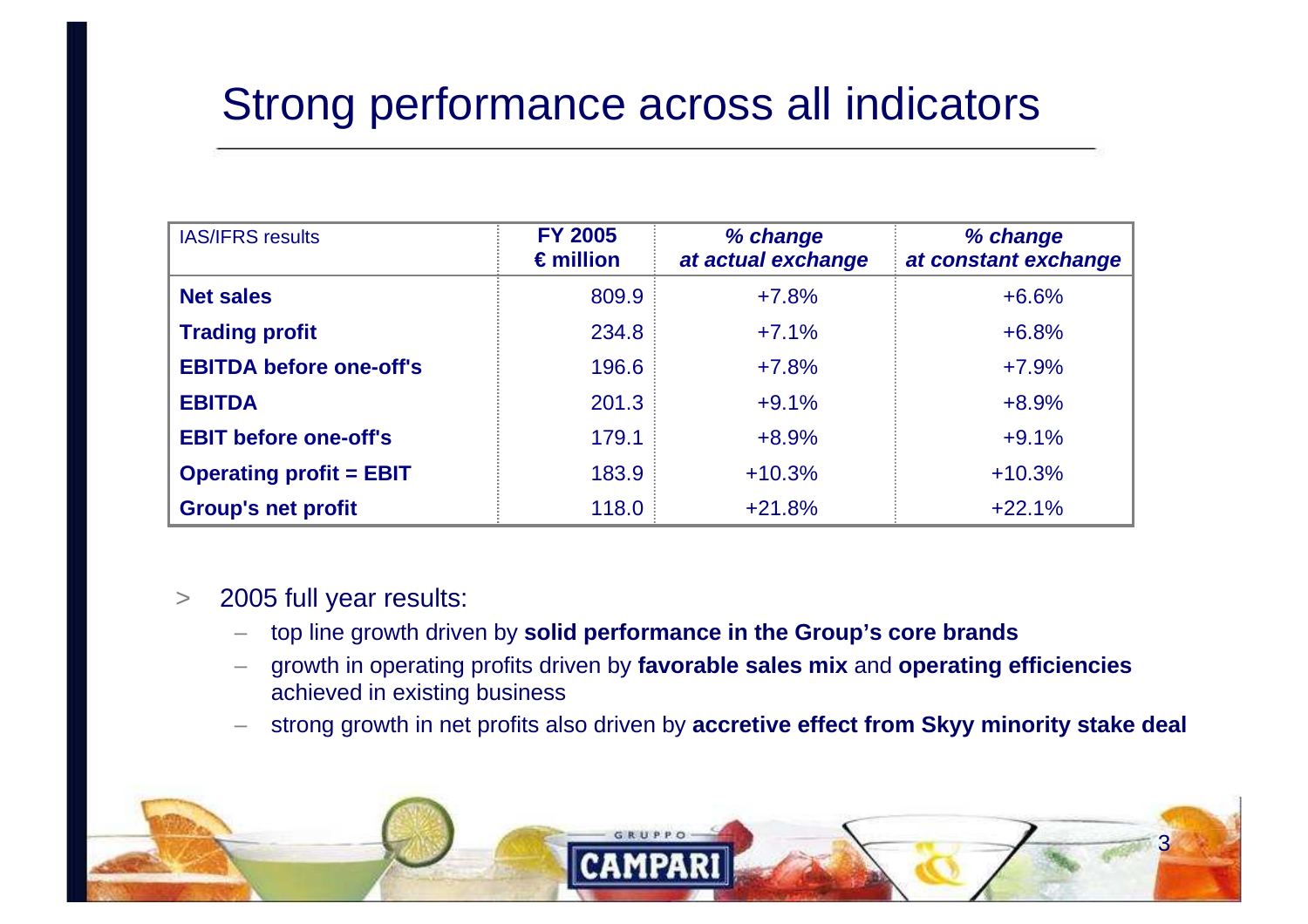### Delivering consistent growth



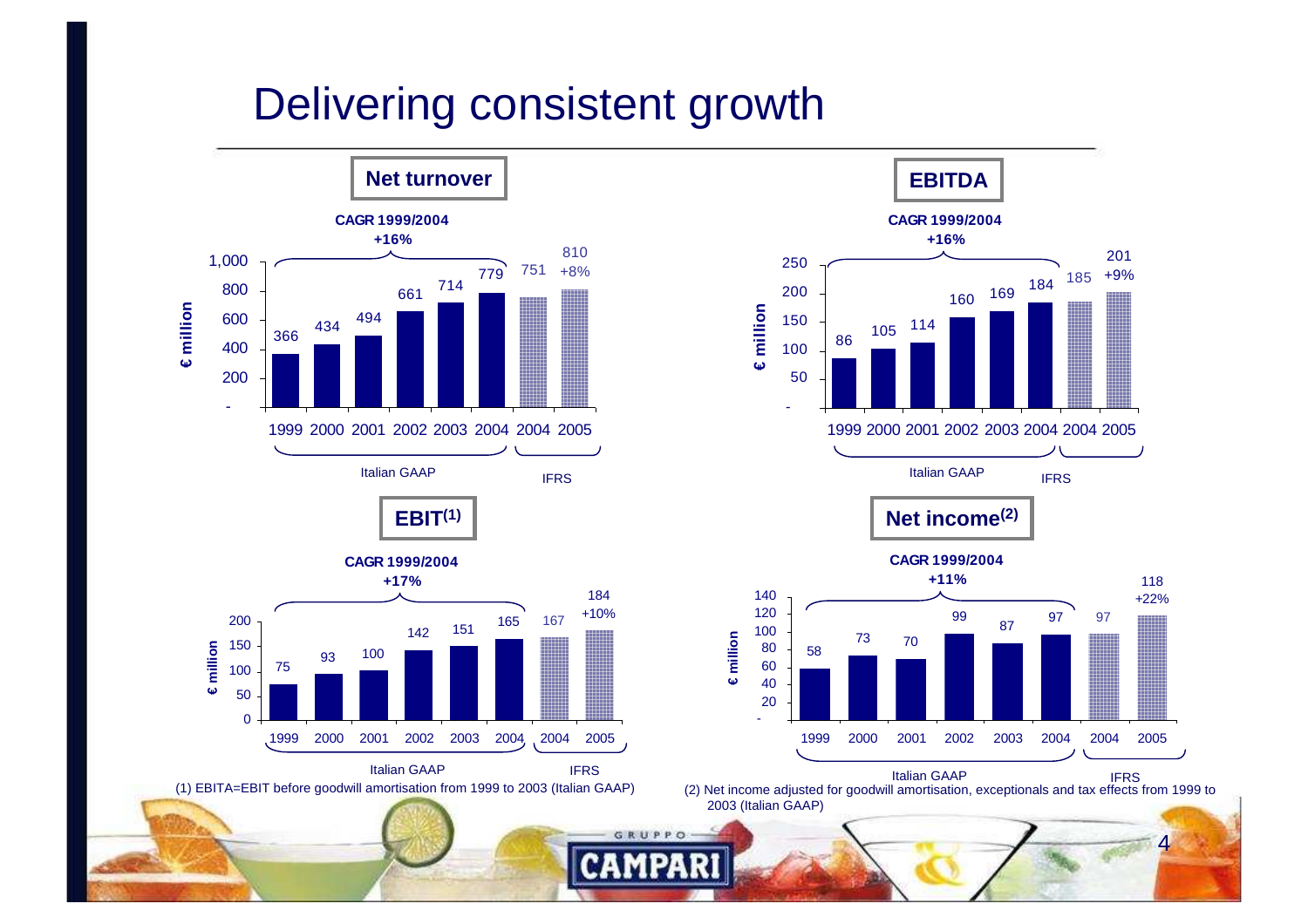# 2005 sales review

Enzo Visone, CEO



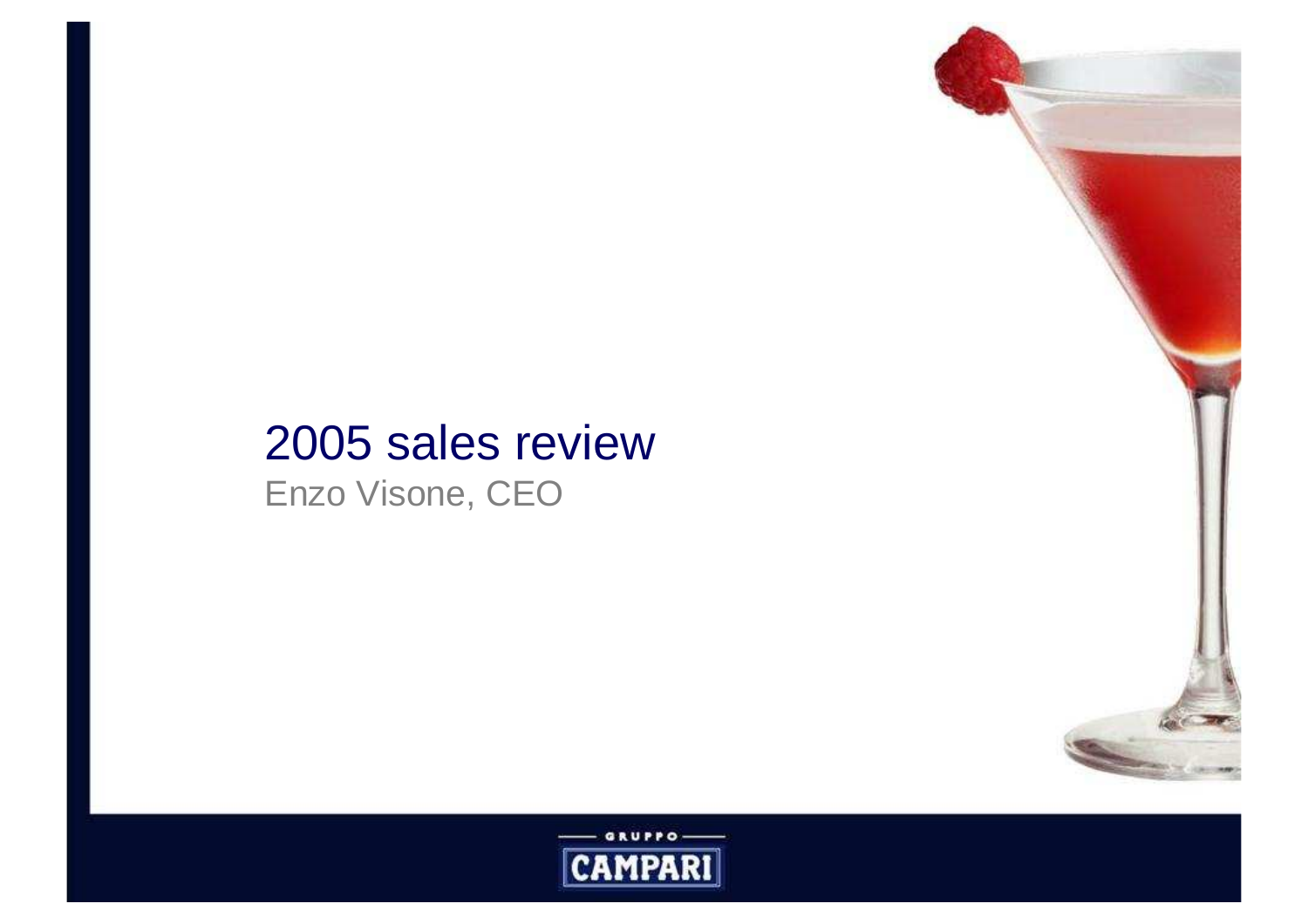# 2005 net sales growth drivers



**(1) Reclassification between net sales and A&P expenses in application of IAS 18. The amounts subject to these reclassifications relate to trade promotions invoiced by customers to the Group.** 

- > **Organic growth** is driven mainly by **good performances from the core brands** and in part offset by the weaker performance in Mixx and Lipton Ice Tea **(+5.8% organic growth if these two brands were excluded)**
- $>$  **External growth** relates to the **distribution of Brown-Forman's brands in Italy** and Martin Miller's gin in USA

6

> Positive currency effect is mainly attributable to Brazilian Real >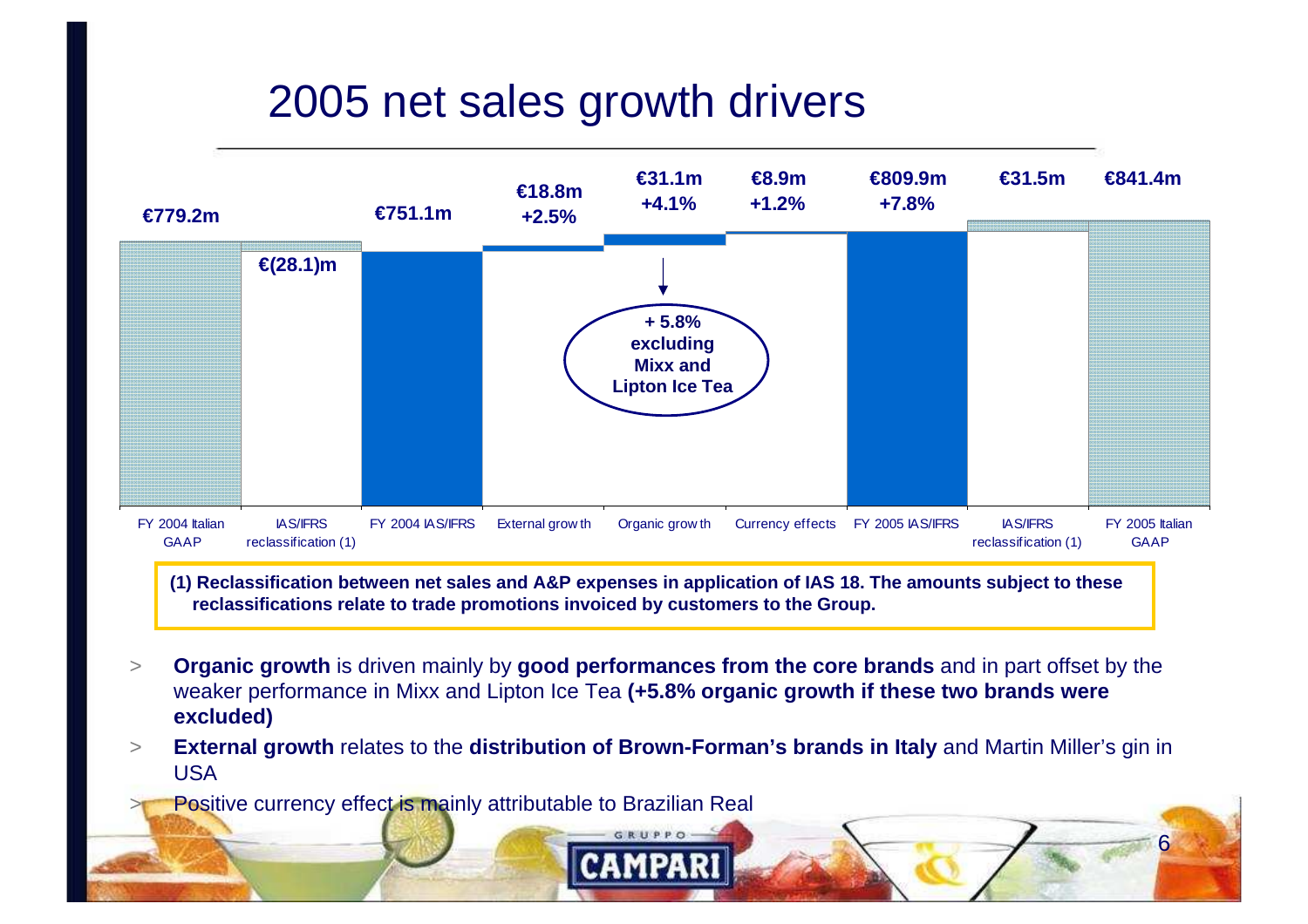# Net sales by region



- >**Positive performance on all core brands**
- >Organic growth of **+2.8% if Mixx and Lipton Ice Tea were excluded**
- External growth generated by the distribution of Brown-Forman brands >

>



> Positive results in **major European markets including Germany**

7



External growth driven by Martin Miller's gin in the US

CAMPAR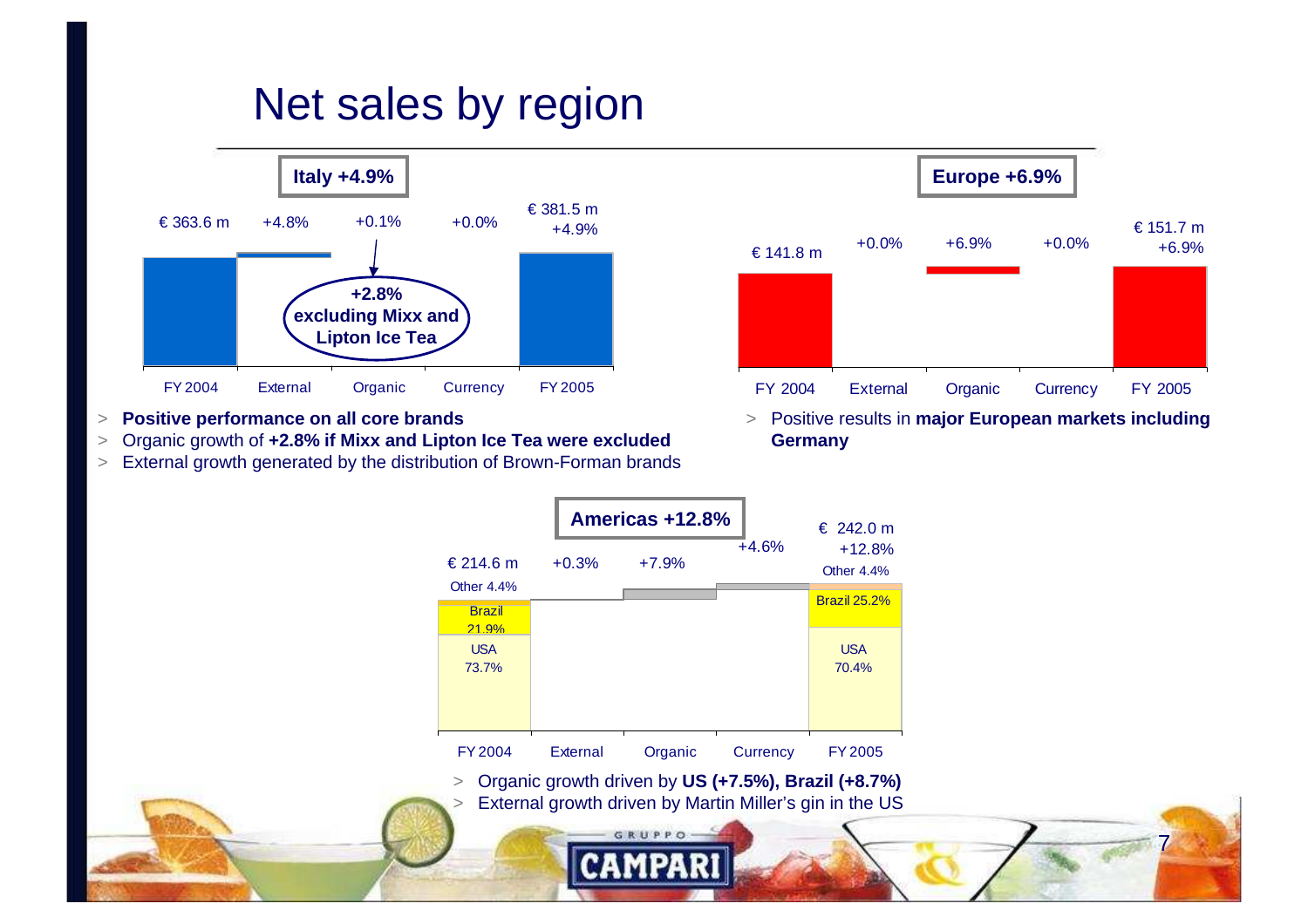# Net sales by segment



>**Organic growth driven by all spirits brands**



8

> **Positive trend on all brands**



> **Positive contribution of Crodino (+3.2%)** and carbonated soft drinks offset by weaker performance of Lipton Ice Tea

РA

CAM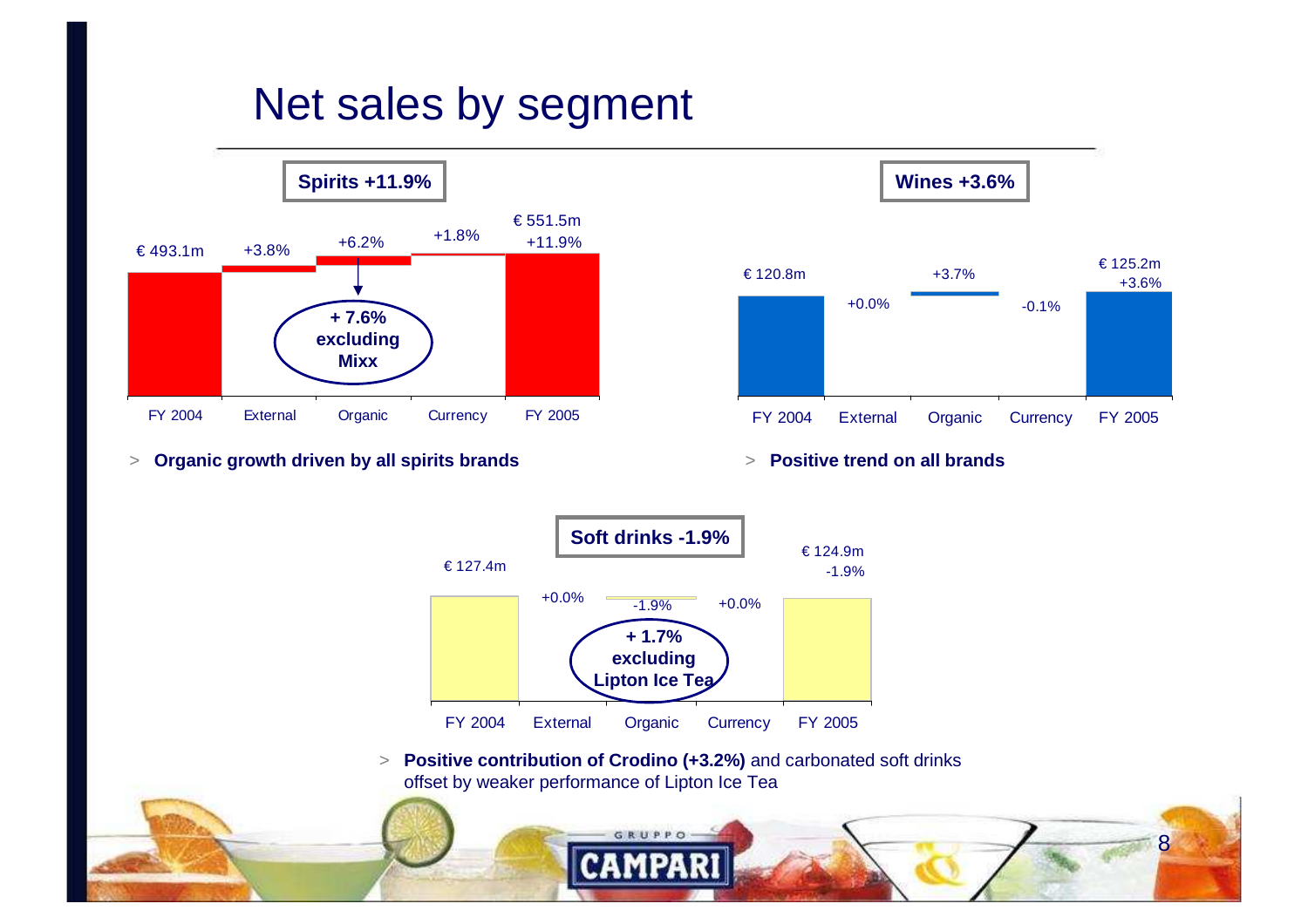### Net sales breakdown

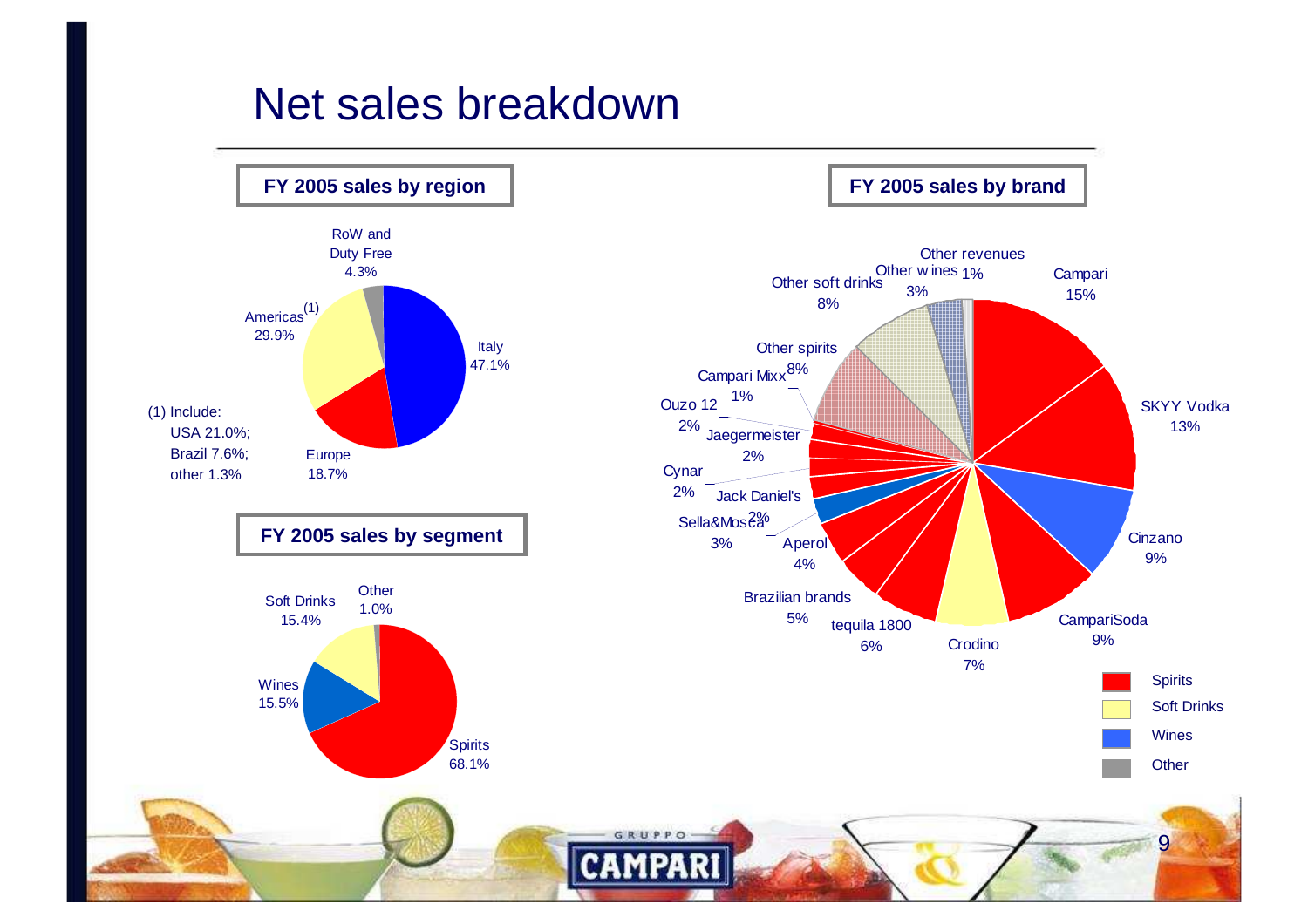# Review of main brands (1 of 2)

| % change in value<br>FY 2005 / FY 2004 | at constant<br>exchange | at actual<br>exchange |                                                                                                                                                                                                                                                         |
|----------------------------------------|-------------------------|-----------------------|---------------------------------------------------------------------------------------------------------------------------------------------------------------------------------------------------------------------------------------------------------|
| <b>Spirits</b>                         |                         |                       |                                                                                                                                                                                                                                                         |
| <b>Campari</b>                         | $+4.1%$                 | $+5.8%$               | > Solid performance in major European markets, including Germany.                                                                                                                                                                                       |
| <b>SKYY</b>                            | $+8.9%$                 | +8.8%                 | > Strong growth in the US (+6.9% at costant exchange). US depletions show consistent double<br>digit growth in SKYY core and slowdown in flavours range. Strong growth in sales outside US<br>(above 30%) which accounts for 15% of total SKYY volumes. |
| <b>CampariSoda</b>                     | $+1.4%$                 | $+1.4%$               | > Solid performance for this brand mainly concentrated on the Italian market.                                                                                                                                                                           |
| <b>Aperol</b>                          | $+23.2%$                | $+23.2\%$             | > Excellent performance on key Italian market and good progression in other markets.                                                                                                                                                                    |
| <b>Brazilian brands</b>                | $+9.6%$                 | $+31.0%$              | > Positive trend both in Dreher and admix whiskies sales.                                                                                                                                                                                               |
| <b>Cynar</b>                           | $+16.2\%$               | +20.4%                | > Excellent performance attributable to the extended distribution in Brazil and distributor<br>change in Switzerland.                                                                                                                                   |
| Ouzo 12                                | $+2.1%$                 | $+2.1%$               | > Positive performance aided by the introduction of the packaging upgrade.                                                                                                                                                                              |
| tequila 1800                           | $+14.9%$                | $+14.8\%$             | > Continuing double digit growth in key US market.                                                                                                                                                                                                      |
| <b>Jägermeister</b>                    | $+3.5%$                 | $+3.7%$               | > Mainly concentrated on the Italian market.                                                                                                                                                                                                            |

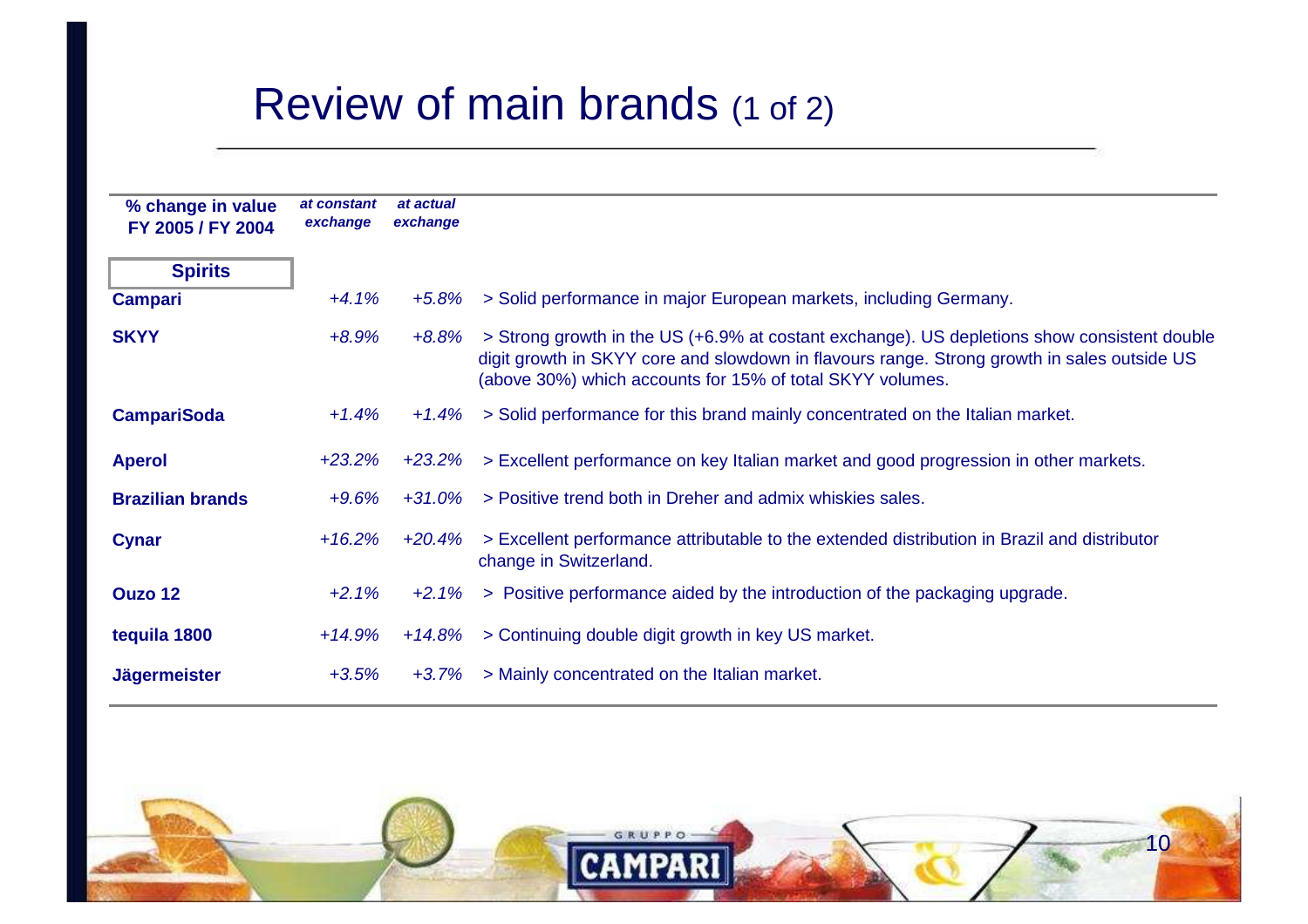## Review of main brands (2 of 2)

| % change in value<br>FY 2005 / FY 2004 | at constant<br>exchange | at actual<br>exchange |                                                                                                                                                           |
|----------------------------------------|-------------------------|-----------------------|-----------------------------------------------------------------------------------------------------------------------------------------------------------|
| <b>Wines</b>                           |                         |                       |                                                                                                                                                           |
| <b>Cinzano sparkling</b><br>wines      | $+1.0%$                 | +0.9%                 | > Positive results in Germany following the introduction of new packaging in July 2005.<br>Packaging upgrade in Italy planned for the first half of 2006. |
| <b>Cinzano vermouths</b>               | +16.0%                  | +16.6%                | > Strong progression driven by major European markets.                                                                                                    |
| <b>Sella &amp; Mosca</b>               | $+1.0%$                 | +1.3%                 | > Very positive performance considering the competitive and difficult international environment.                                                          |
| <b>Riccadonna</b>                      | $+14.1\%$               | $+11.7%$              | > Solid growth in its core markets.                                                                                                                       |
| <b>Mondoro</b>                         | $+7.6%$                 | $+7.3%$               | > Solid growth in its core markets.                                                                                                                       |
| <b>Soft drinks</b><br><b>Crodino</b>   | $+3.2%$                 | $+3.2%$               | > Solid growth trend sustained by strong brand awaraness and leadership in its core market.                                                               |
| <b>Carbonated soft</b><br>drinks       | $+1.2%$                 | $+1.2%$               | > Positive performance after recovery in the second half of the year.                                                                                     |
| <b>Lipton Ice Tea</b>                  | -12.6%                  |                       | $-12.6\% >$ Low margin agency brand.                                                                                                                      |

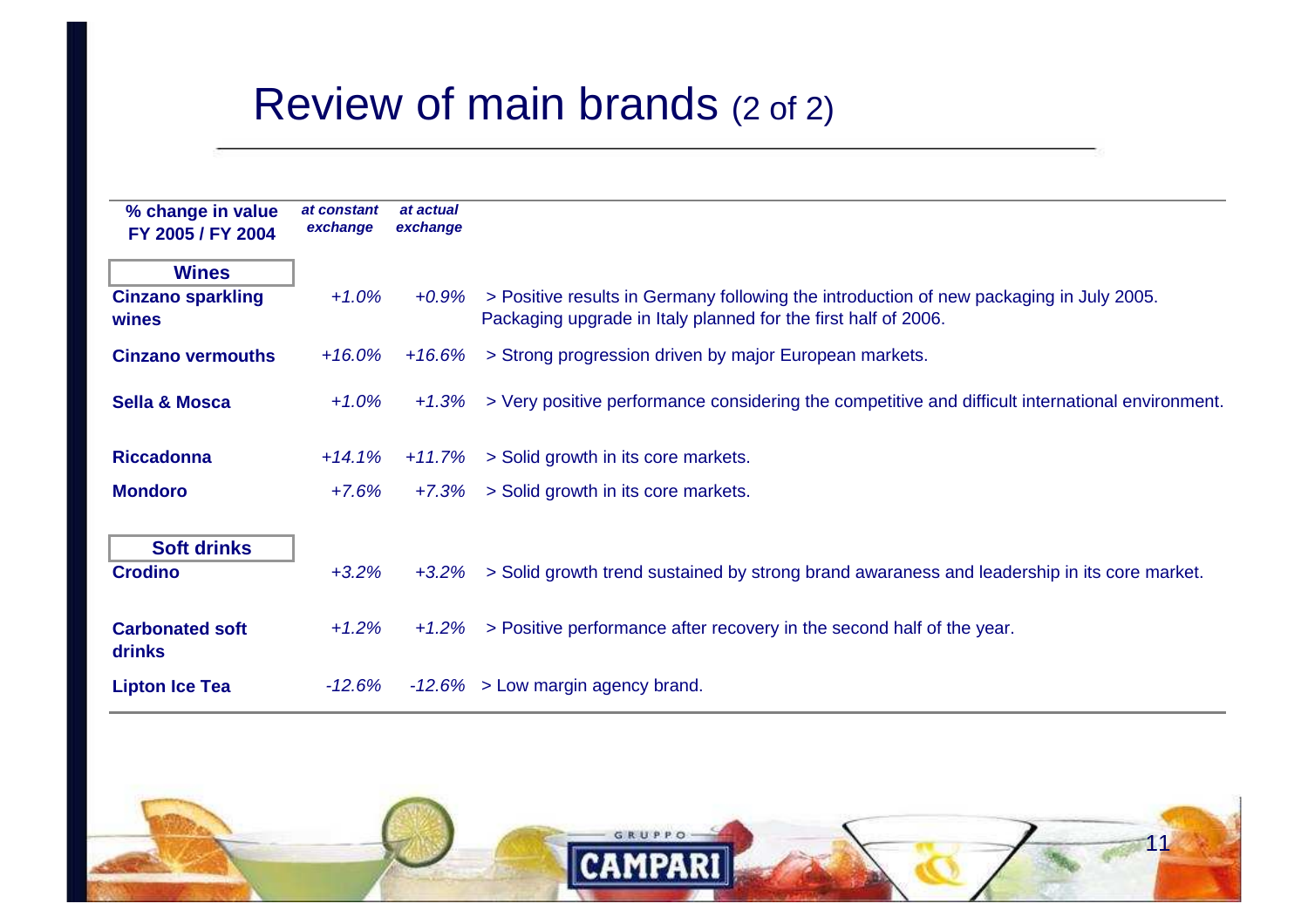### 2005 profitability by business areaPaolo Marchesini, CFO

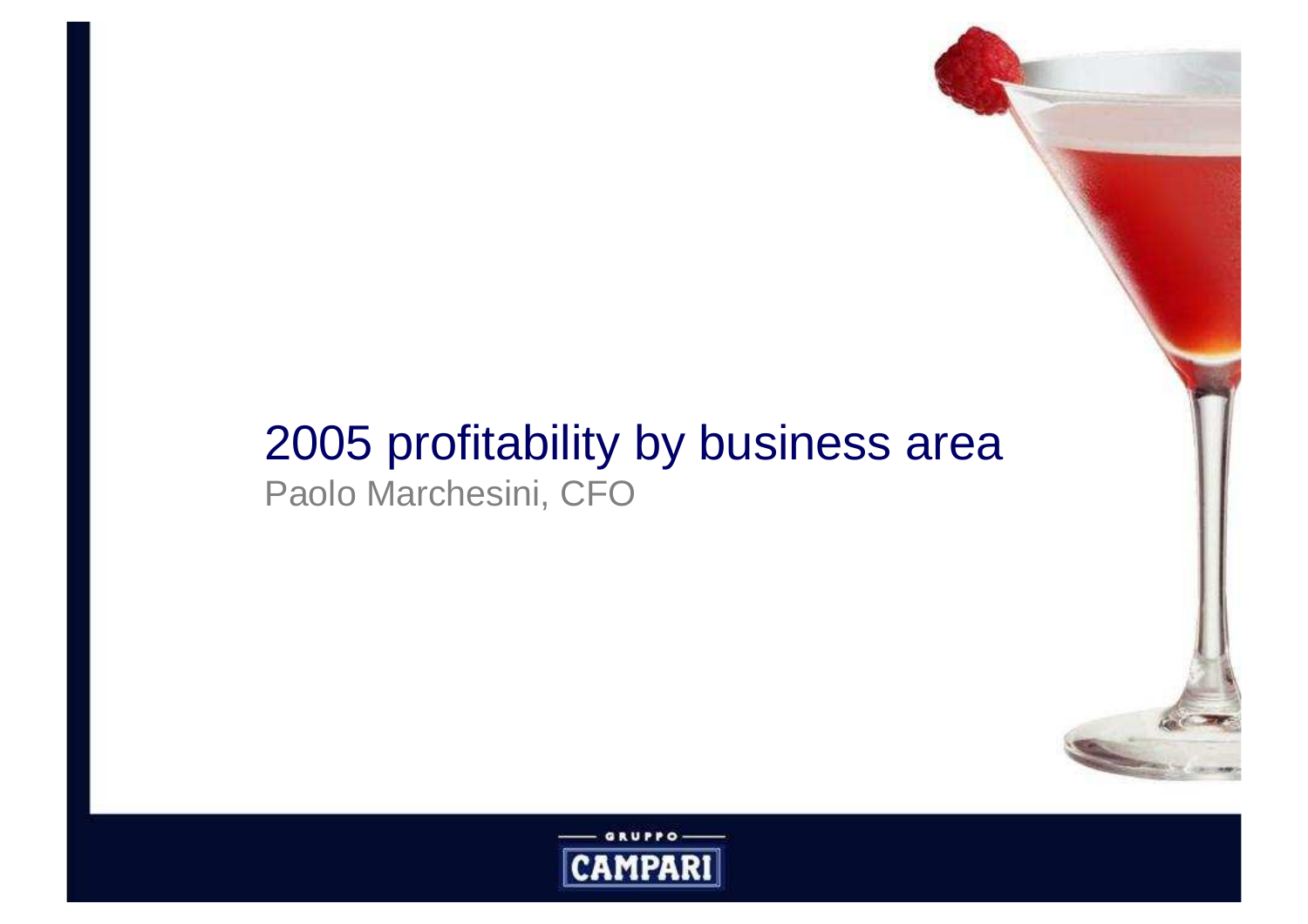## Consolidated trading profit



#### Notes:

(1) Unallocated costs relating to incremental production fixed costs generated by transition to new Novi Ligure plant slightly decreased versus 2004. Growth in trading profit of 6.9% before unallocated costs.

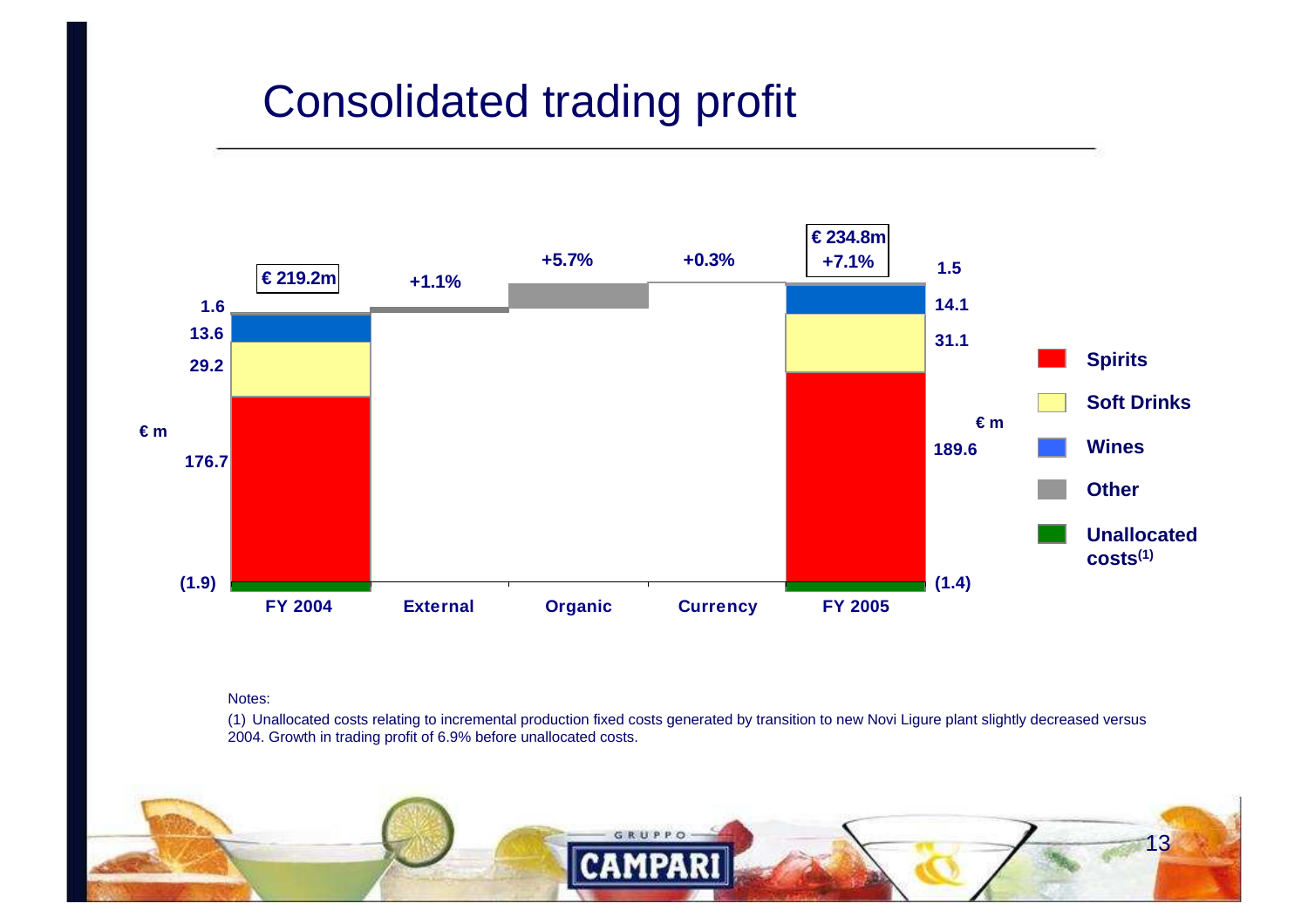# Spirits - trading profit analysis



Spirits sales by region  $\vert$  **Spirits as % of Group trading profit**  $(1)$ 



|                       |                    | <b>FY 2005</b> |                    | <b>FY 2004</b> |         | of which: |      |                  |
|-----------------------|--------------------|----------------|--------------------|----------------|---------|-----------|------|------------------|
|                       | $\epsilon$ million | %              | $\epsilon$ million | %              | %       | external  |      | organic currency |
| Net sales             | 551.5              | 100.0%         | 493.1              | 100.0%         | 11.9%   | 3.8%      | 6.2% | 1.8%             |
| Gross margin          | 353.4              | 64.1%          | 327.1              | 66.3%          | $8.0\%$ | 1.2%      | 5.6% | 1.2%             |
| <b>Trading profit</b> | 189.6              | 34.4%          | 176.7              | 35.8%          | 7.3%    | 1.4%      | 5.3% | 0.7%             |

>Increase in organic trading profit of **5.3% driven by positive performance on core brands**

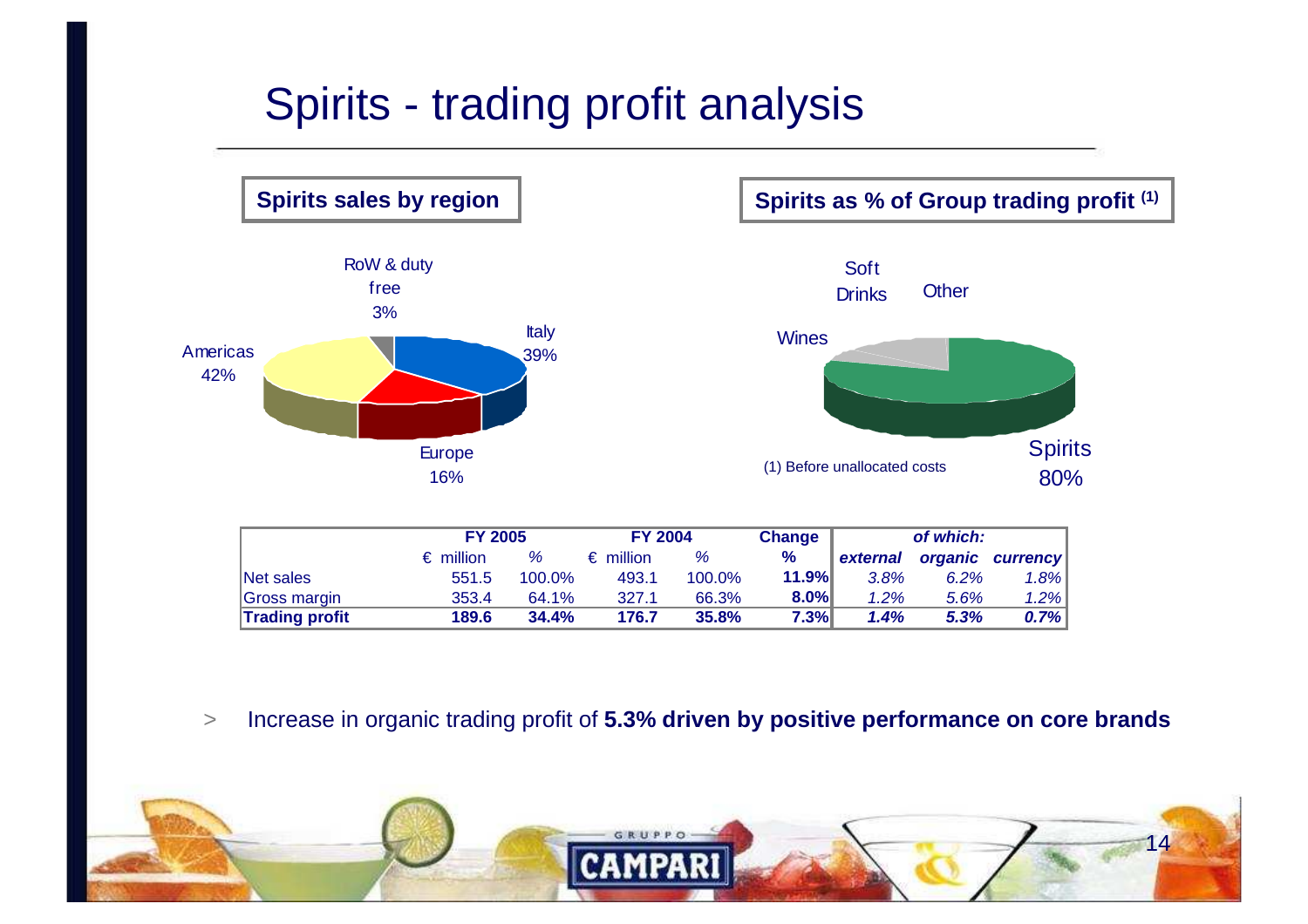# Wines - trading profit analysis



Wines sales by region  $\parallel$  **Wines as % of Group trading profit** (1)



| <b>FY 2005</b>     |       | <b>FY 2004</b>     |        | <b>Change</b> | of which: |                         |                  |
|--------------------|-------|--------------------|--------|---------------|-----------|-------------------------|------------------|
| $\epsilon$ million | %     | $\epsilon$ million | %      | %             | external  |                         | organic currency |
| 125.2              |       | 120.8              | 100.0% |               | 0.0%      |                         | $-0.1%$          |
| 53.4               | 42.6% | 50.8               | 42.1%  |               | $0.0\%$   | 5.8%                    | $-0.8%$          |
| 14.1               | 11.3% | 13.6               | 11.2%  |               | 0.0%      | 8.0%                    | $-4.1%$          |
|                    |       |                    | 100.0% |               |           | $3.6\%$<br>4.9%<br>3.9% | 3.7%             |

>**Strong organic growth in trading profit (+8.0%)** is driven by positive performance on most brands

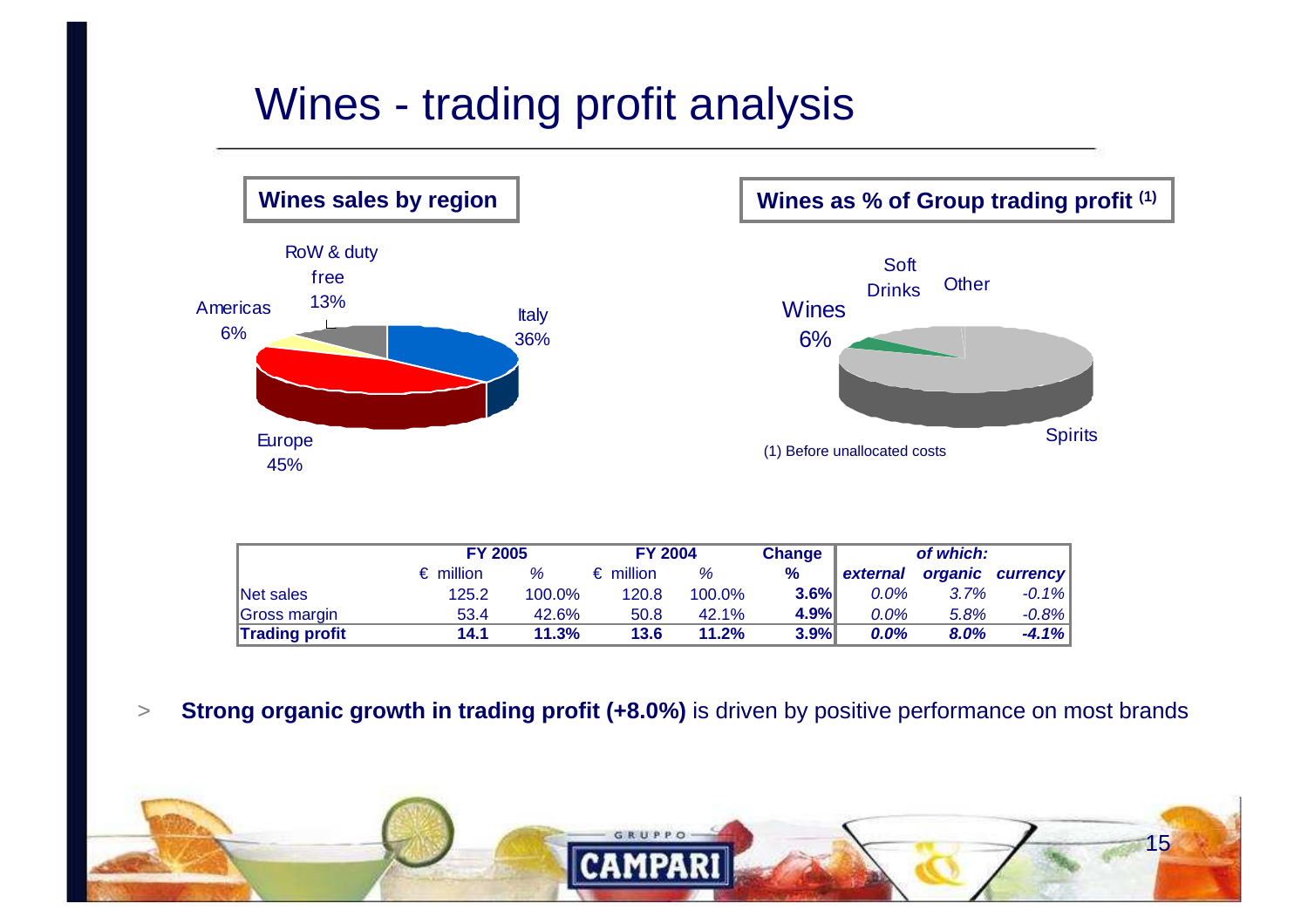# Soft Drinks - trading profit analysis



 $\geq$  Positive trend in trading profit is mainly driven by the **good performance of the highly profitable Crodino brand** and by a lower A&P as % of sales due to a budget reallocation among the Group's brands

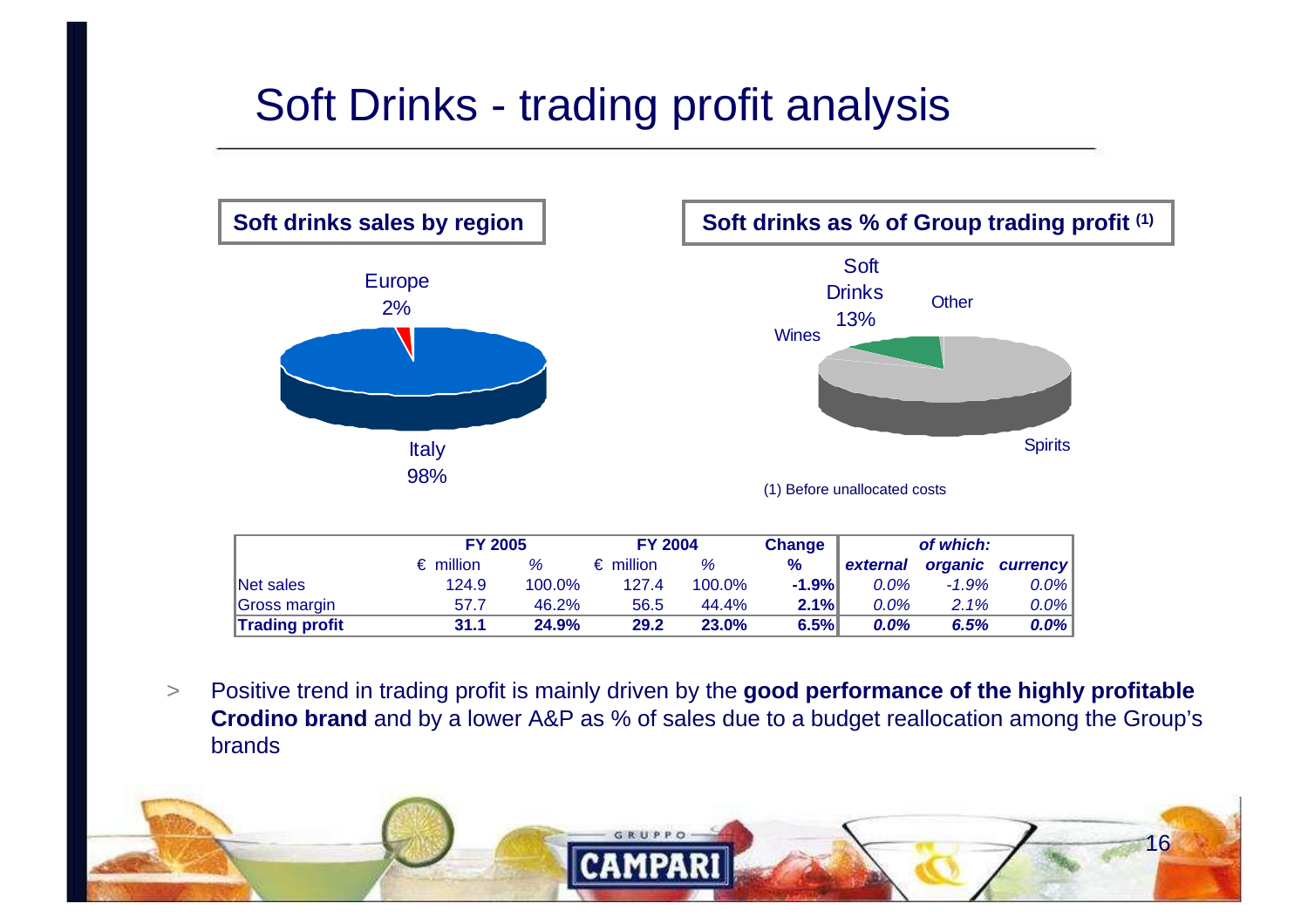# 2005 consolidated results

Paolo Marchesini, CFO

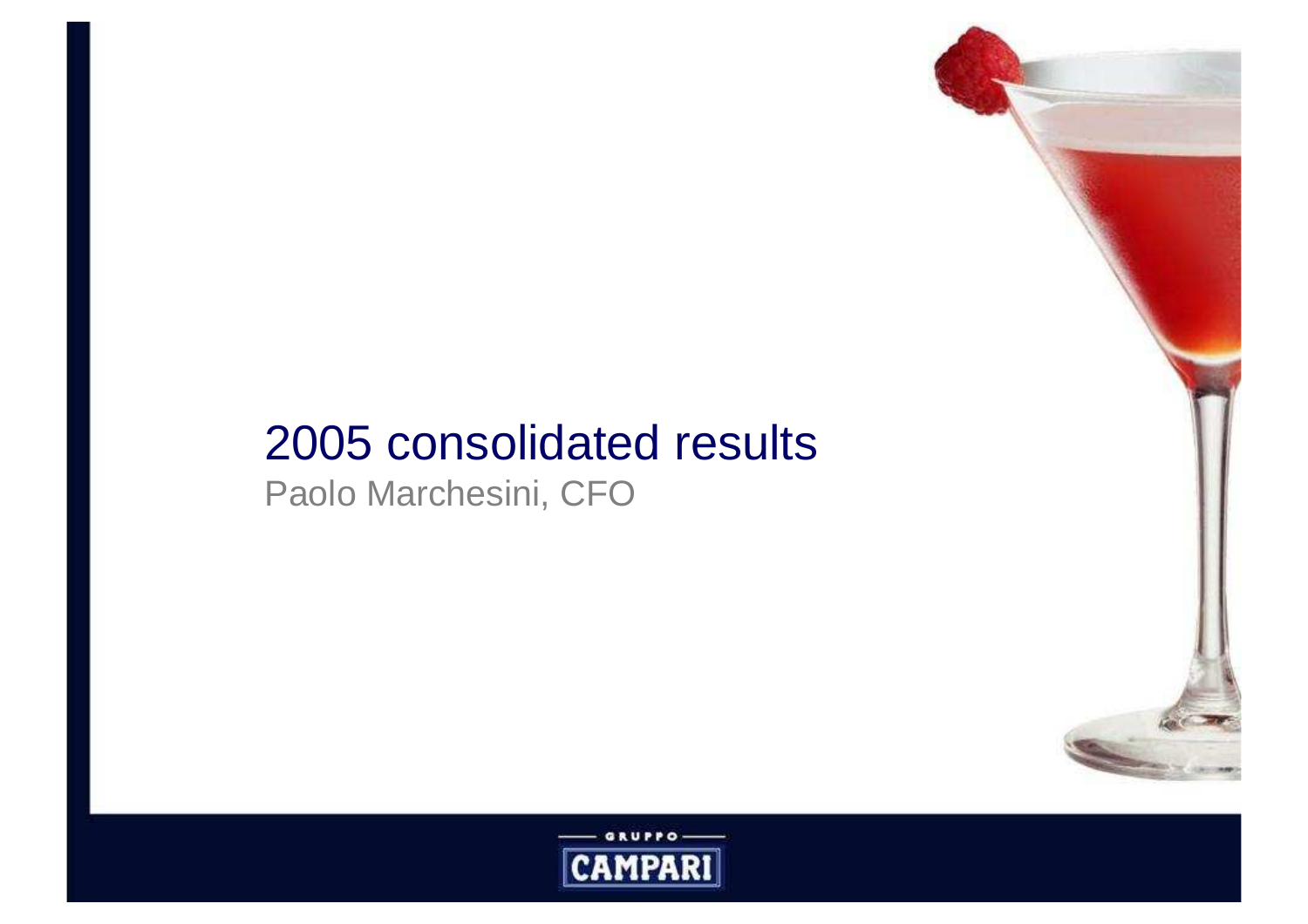# Consolidated EBIT

|                                         | <b>FY 2005</b> |          | <b>FY 2004</b> |           | <b>Change at</b><br>actual exchange | <b>Change at constant</b><br>exchange |
|-----------------------------------------|----------------|----------|----------------|-----------|-------------------------------------|---------------------------------------|
|                                         | €<br>m         | %        | €<br>m         | %         | %                                   |                                       |
| Net turnover                            | 809.9          | 100.0%   | 751.1          | 100.0%    | 7.8%                                | $+6.6%$                               |
| <b>COGS</b>                             | (345.1)        | $-42.6%$ | (316.6)        | $-42.1%$  | 9.0%                                |                                       |
| <b>Gross margin</b>                     | 464.9          | 57.4%    | 434.6          | 57.9%     | 7.0%                                |                                       |
| Advertising and promotion               | (139.7)        | $-17.2%$ | (131.3)        | $-17.5%$  | 6.4%                                |                                       |
| Sales and distribution expenses         | (90.3)         | $-11.1%$ | (84.1)         | $-11.2\%$ | 7.4%                                |                                       |
| <b>Trading profit</b>                   | 234.8          | 29.0%    | 219.2          | 29.2%     | 7.1%                                | $+6.8%$                               |
| G&A and other operating income/expenses | (55.7)         | $-6.9%$  | (54.7)         | $-7.3%$   | 1.8%                                |                                       |
| <b>EBIT before one-off's</b>            | 179.1          | 22.1%    | 164.4          | 21.9%     | 8.9%                                |                                       |
| One-off's $^{(1)}$                      | 4.7            | 0.6%     | 2.2            | 0.3%      | 113.6%                              |                                       |
| <b>Operating profit = EBIT</b>          | 183.9          | 22.7%    | 166.7          | 22.2%     | 10.3%                               | $+10.3%$                              |
| Other information:                      |                |          |                |           |                                     |                                       |
| <b>Depreciation</b>                     | (17.4)         | $-2.1%$  | (17.8)         | $-2.4%$   | $-2.2%$                             |                                       |
| <b>EBITDA before one-off's</b>          | 196.6          | 24.3%    | 182.3          | 24.2%     | 7.8%                                |                                       |
| <b>EBITDA</b>                           | 201.3          | 24.9%    | 184.5          | 24.5%     | 9.1%                                | $+8.9%$                               |

(1) According to IAS/IFRS net exceptional income (renamed as one-off's) is reclassified as a component of operating profit.

- > **Gross margin** down from 57.9% to 57.4% on net sales due to perimeter effects (-0.8% on net sales due to new agency brands, mainly Jack Daniel's) is in part offset by existing business (+0.3% on net sales due to lower cost of production)
- >**A&P** expenses down from 17.5% to 17.2% due to perimeter effects (new agency brands benefit from third party A&P contributions). Organic A&P as % of net sales unchanged
- **Sales and distribution** at 11.1% on net sales as a result of lower logistics costs >
- >**G&A and other operating income/expenses** decrease from 7.3% to 6.9% on net sales
- >**One-off's** of €4.7 m attributable to real estate capital gain in Switzerland (€1.9 m) and other one-off's
- >Change in **trading profit** is composed of 5.7% organic growth, 1.1% external growth and 0.3% currency effect

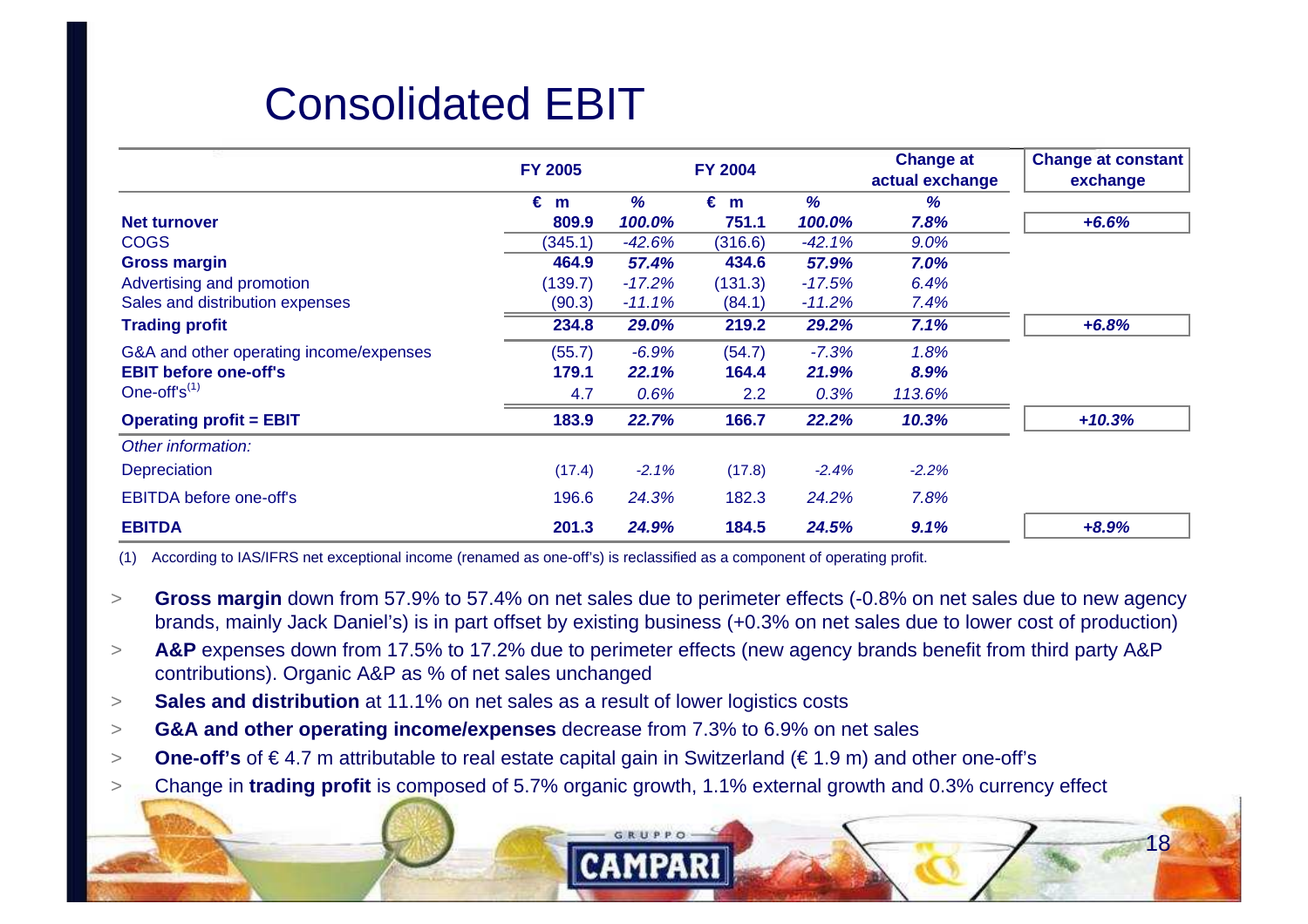# Consolidated net profit

|                                 | <b>FY 2005</b> |         | <b>FY 2004</b> |              | <b>Change at</b><br>actual exchange | <b>Change at constant</b><br>exchange |
|---------------------------------|----------------|---------|----------------|--------------|-------------------------------------|---------------------------------------|
|                                 | $\epsilon$ m   | %       | € m            | %            | %                                   |                                       |
| <b>Operating profit = EBIT</b>  | 183.9          | 22.7%   | 166.7          | <b>22.2%</b> | 10.3%                               | $+10.3%$                              |
| Net financial income (expenses) | (9.9)          | $-1.2%$ | (9.6)          | $-1.3%$      | 3.1%                                |                                       |
| Income from associates          | 0.3            | $0.0\%$ | 0.0            | $0.0\%$      | 0.0%                                |                                       |
| <b>Pretax profit</b>            | 174.2          | 21.5%   | 157.1          | 20.9%        | 10.9%                               |                                       |
| <b>Taxes</b>                    | (51.2)         | $-6.3%$ | (43.1)         | $-5.7%$      | 18.8%                               |                                       |
| <b>Net profit</b>               | 123.1          | 15.2%   | 114.0          | 15.2%        | 8.0%                                |                                       |
| <b>Minority interests</b>       | (5.0)          | $-0.6%$ | (17.1)         | $-2.3%$      | $-70.8%$                            |                                       |
| <b>Group's net profit</b>       | 118.0          | 14.6%   | 96.9           | 12.9%        | 21.8%                               | $+22.1%$                              |

- > Increase in **net financial expenses** is due to the higher average net debt in FY 2005, as a result of the acquisition of an additional 30.1% stake in Skyy Spirits on 25 February 2005 (€ 118 million)
- $>$  Decrease in **minority interests** attributable to the reduction in the stake held by third parties in Skyy Spirits

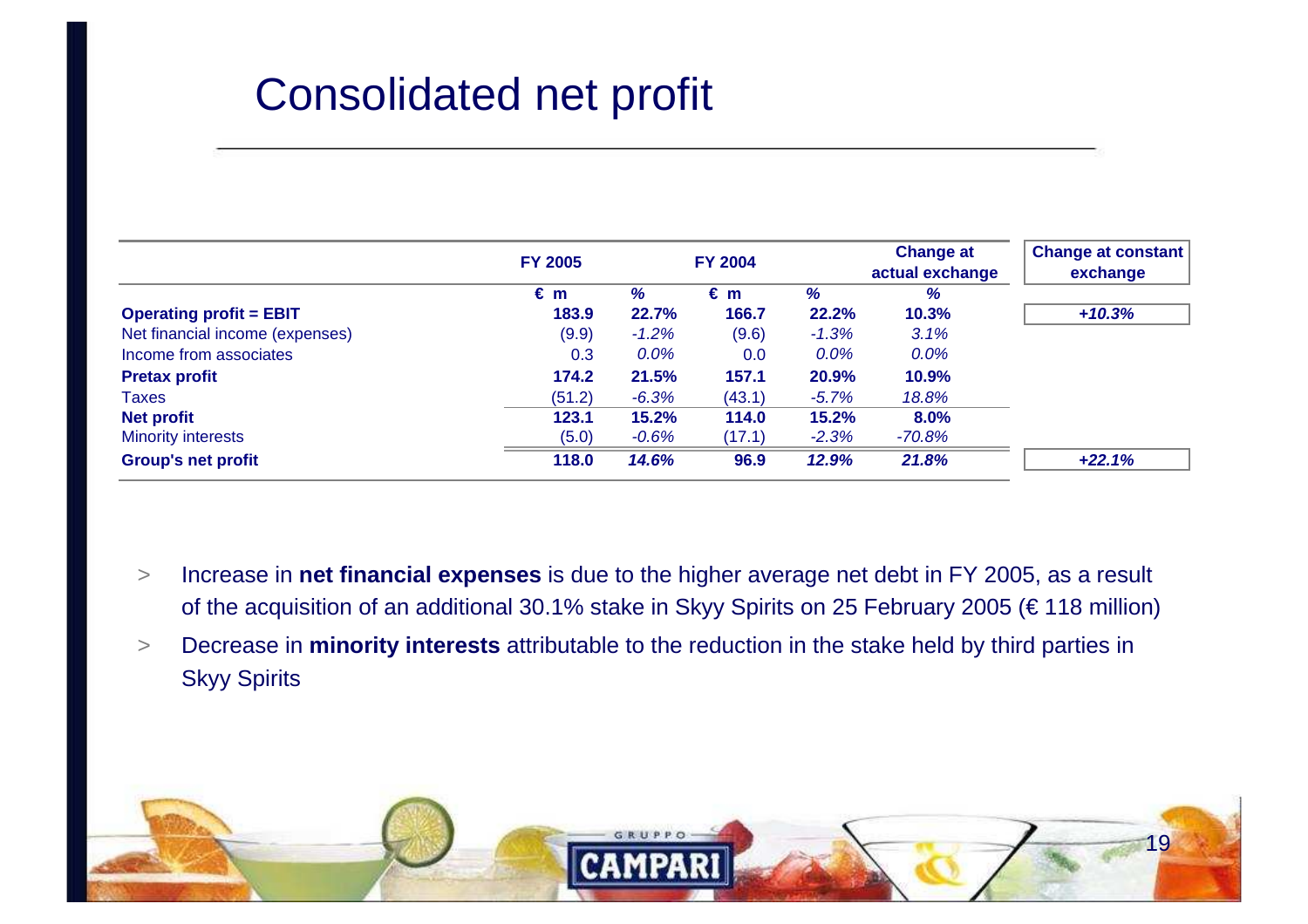### Analysis of tax rate

| $(\epsilon$ million)                                                       | <b>FY 2005</b> | <b>FY 2004</b> |
|----------------------------------------------------------------------------|----------------|----------------|
| <b>Pretax after minorities (A)</b>                                         | 169.2          | 140.0          |
| Deferred tax on GW amortisation deductible for tax purposes <sup>(1)</sup> | (12.9)         | (6.5)          |
| Other tax (B)                                                              | (38.3)         | (36.6)         |
| <b>Total Tax</b>                                                           | (51.2)         | (43.1)         |
| <b>Net income</b>                                                          | 118.0          | 96.9           |
| Adj. Tax rate (B / A)                                                      | 22.7%          | 26.1%          |

#### Note:

- (1) In some countries fiscal amortisation of GW remains deductible for tax purposes notwithstanding termination of GW amortisation in consolidated accounts.
- >Tax rate in 2005 benefits from Skyy minority stake deal

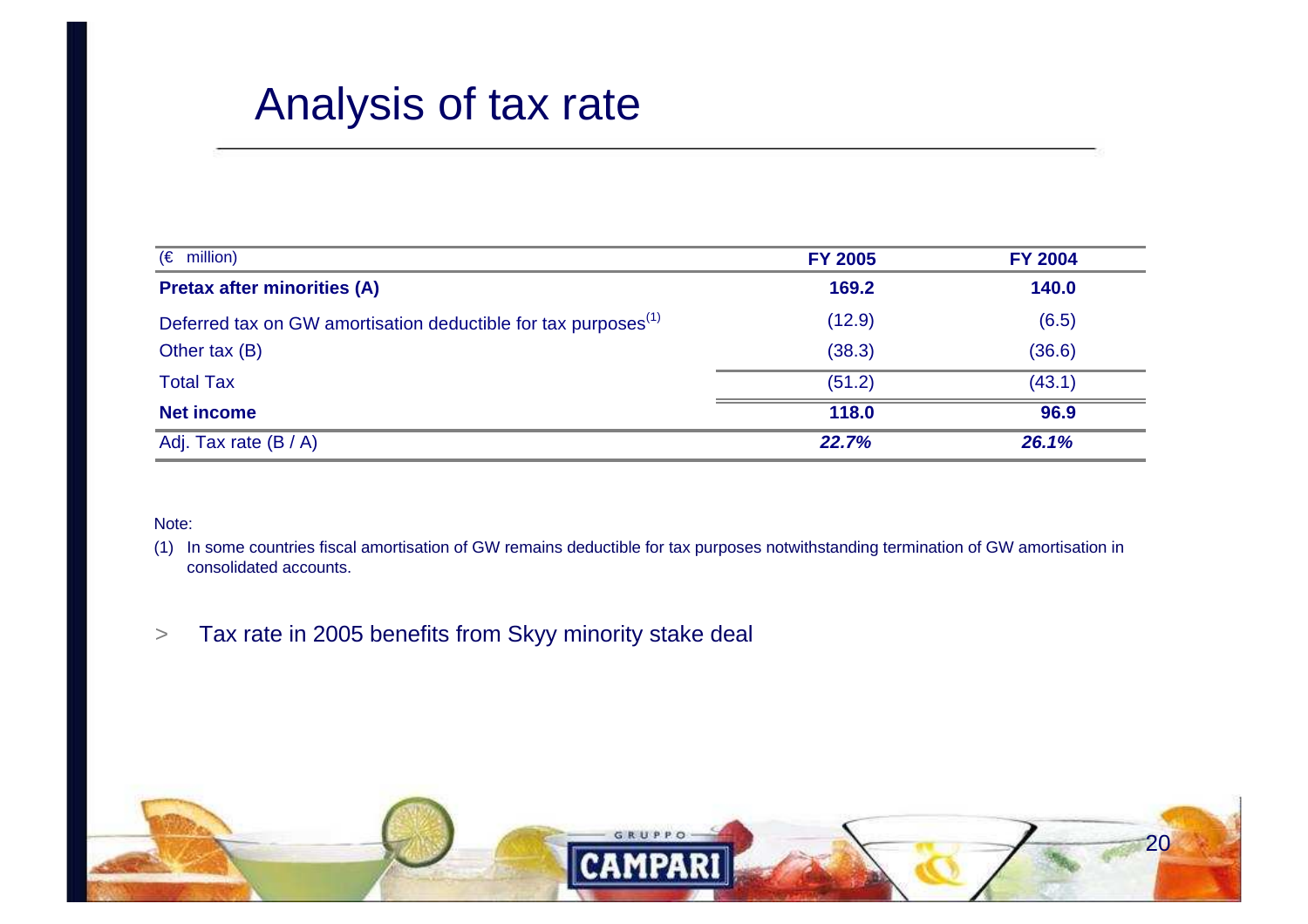# Consolidated free cash flow

| $\epsilon$ million                                                               | Notes i | 31 December 2005 | 31 December 2004 |
|----------------------------------------------------------------------------------|---------|------------------|------------------|
| Net profit                                                                       |         | 118.0            | 96.9             |
| Non-cash items                                                                   | (1)     | 29.3             | 13.7             |
| Cash flow from operating activities before changes in working capital            |         | 147.3            | 110.6            |
| Net change in Operating Working Capital                                          | (2)     | (50.2)           | 4.2              |
| Cash flow from operating activities (A)                                          |         | 97.1             | 114.8            |
| Cash flow from investing activities (capex) (B)                                  | (3)     | (15.0)           | (16.4)           |
| Free cash flow (A+B)                                                             |         | 82.1             | 98.4             |
| <b>Acquisitions</b>                                                              | (4)     | (130.7)          | (14.1)           |
| Other changes                                                                    |         | 2.1              | 2.1              |
| Dividends paid                                                                   |         | (28.1)           | (24.7)           |
| Cash flow from other activities (C)                                              |         | (156.7)          | (36.7)           |
| Exchange rate differences and other movements (D)                                |         | (24.6)           | 6.4              |
| Net increase (decrease) in net financial position (A+B+C+D)                      |         | (99.2)           | 68.1             |
| Expected cost relating to eventual exercise of put option on Skyy minority stake | (5)     | (45.5)           |                  |
| Net increase (decrease) in net financial position                                |         | (144.7)          | 68.1             |
| Net financial position at start of period                                        |         | (226.7)          | (294.8)          |
| Net financial position at end of period                                          |         | (371.4)          | (226.7)          |

Notes: (1) Include: depreciation € 17.4 m, deferred taxes € 19.3 m, net change in provisions € (5.9) m, other € (1.6) m

- (2) Increase in Operating Working Capital due to new distribution agreements (€ 18.3 m) and increase in trade receivables due to strong sales in Q4 2005
- (3) Investments, net of disposals ( € 3.8 m), include € 12.7 m of maintenance capex, € 2.2 m in Sella & Mosca vineyards, € 3.9 m in Koutsikos
- (4) Include acquisition of 30.1% minority stake in Skyy Spirits in February 2005 (€ 118.5 m) and 100% of Teruzzi & Puthod in December 2005 (€ 12.2 m)
- (5) Expected cost of acquisition of remaining minority stake of 11% in Skyy Spirits in respect of the put option expiring in 2007

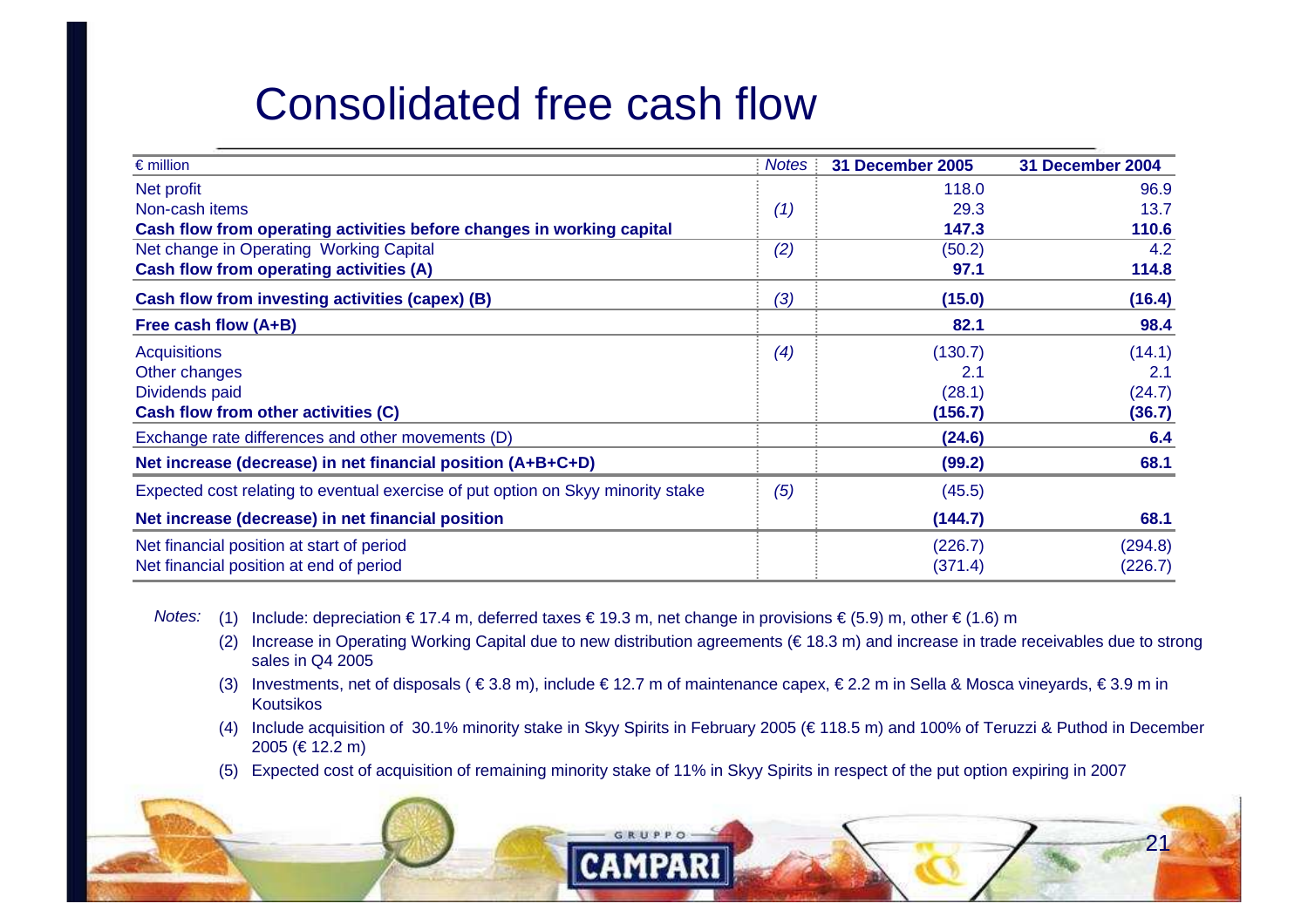# Financial indebtedness

| $\epsilon$ million                                                         | <b>Notes</b> | <b>31 December 2005</b> | 31 December 2004 |
|----------------------------------------------------------------------------|--------------|-------------------------|------------------|
| Cash at bank and marketable securities                                     |              | 247.5                   | 246.0            |
| <b>Borrowings</b>                                                          |              | (112.8)                 | (55.6)           |
| Real estate leases (current portion)                                       | (1)          | (3.1)                   | (2.9)            |
| Private placement and bonds (current portion)                              |              | (9.6)                   | (7.8)            |
| Other assets or liabilities                                                |              | (1.4)                   | (1.1)            |
| Total short-term cash/(debt)                                               |              | 120.6                   | 178.5            |
| Borrowings from banks                                                      |              | (26.7)                  | (0.8)            |
| Real estate leases                                                         | (1)          | (19.0)                  | (22.0)           |
| Private placement and bonds                                                | (2)          | (397.7)                 | (378.0)          |
| <b>Other financial liabilities</b>                                         |              | (3.0)                   | (4.4)            |
| Total medium to long-term cash/(debt)                                      |              | (446.5)                 | (405.2)          |
| Total net cash/(debt) relating to activities                               |              | (325.9)                 | (226.7)          |
| Debt for eventual exercise for put option on remaining Skyy minority stake | (3)          | (45.5)                  |                  |
| <b>Total net cash/(debt)</b>                                               |              | (371.4)                 | (226.7)          |

(1) Real estate lease relates to industrial property in Novi Ligure

(2) According to IAS 32 and 39, underlying financial liabilities are recorded at fair value

(3) Debt for eventual exercise for put option (expiring in 2007) on remaining 11% minority stake in Skyy Spirits, LLC

#### >Increase in net debt mainly due to acquisition of a further 30.1% stake in Skyy Spirits (€ 118.5 m) and:

|                                                                                                | € 97.1 m   |
|------------------------------------------------------------------------------------------------|------------|
| - Increase in Operating WC due to new distribution agreements (Brown-Forman brands)            | € 18.3 $m$ |
| - Exchange rate differences on US dollar denominated debt at 31 Dec 2005                       | € 21.1 m   |
| - Acquisition of Teruzzi & Puthod (completed on 27 Dec 2005)                                   | € 12.2 m   |
| - Expected cost of eventual exercise of put option on 11% minority stake in Skyy (expir. 2007) | € 45.5 m   |

- >Debt to Equity ratio at 53.4% at 31 December 2005
- > Acquisition of Glen Grant, Old Smuggler and Braemar for € 130 million was completed and paid in cash on 15 March 2006

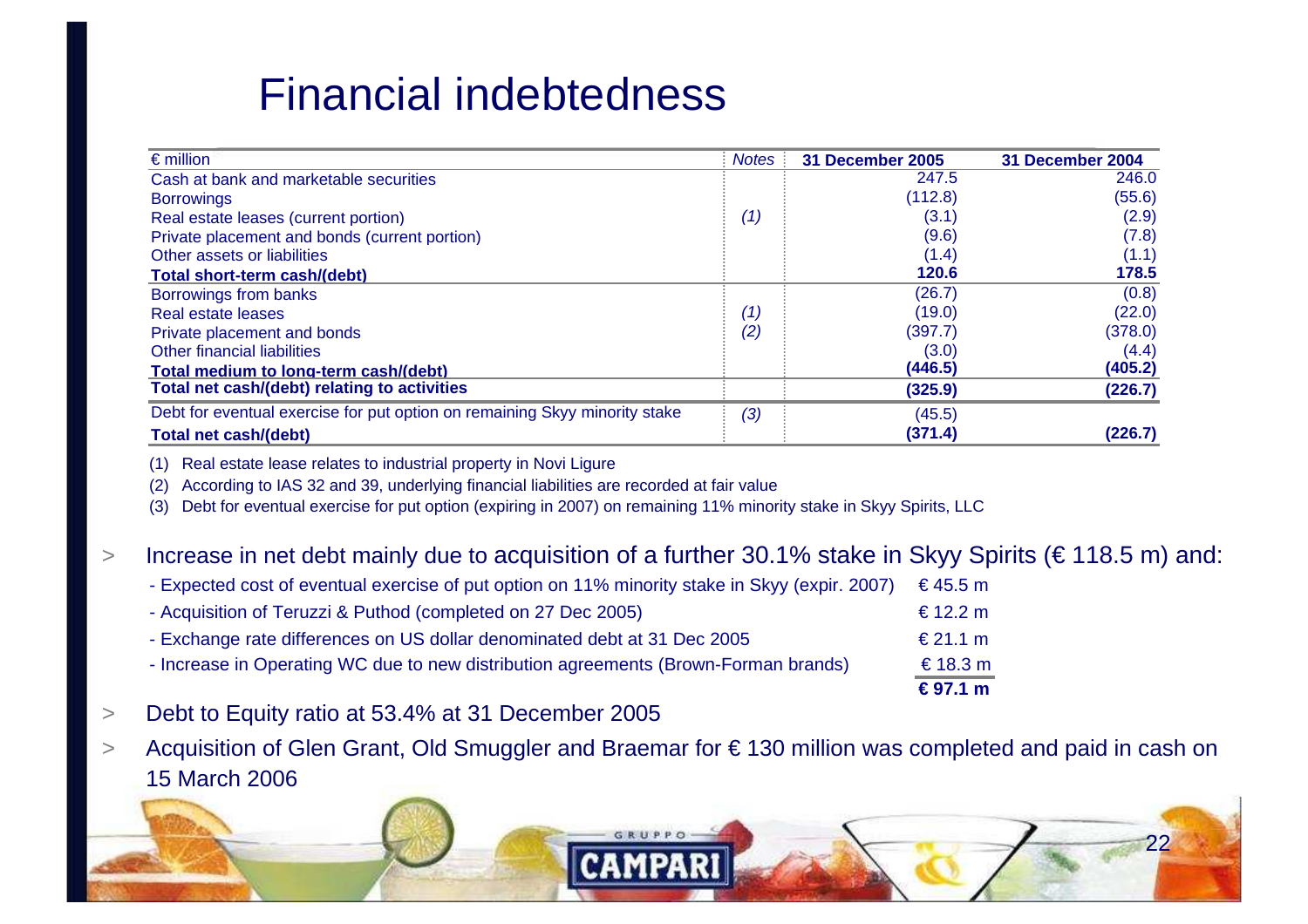# **Outlook** Enzo Visone, CEO



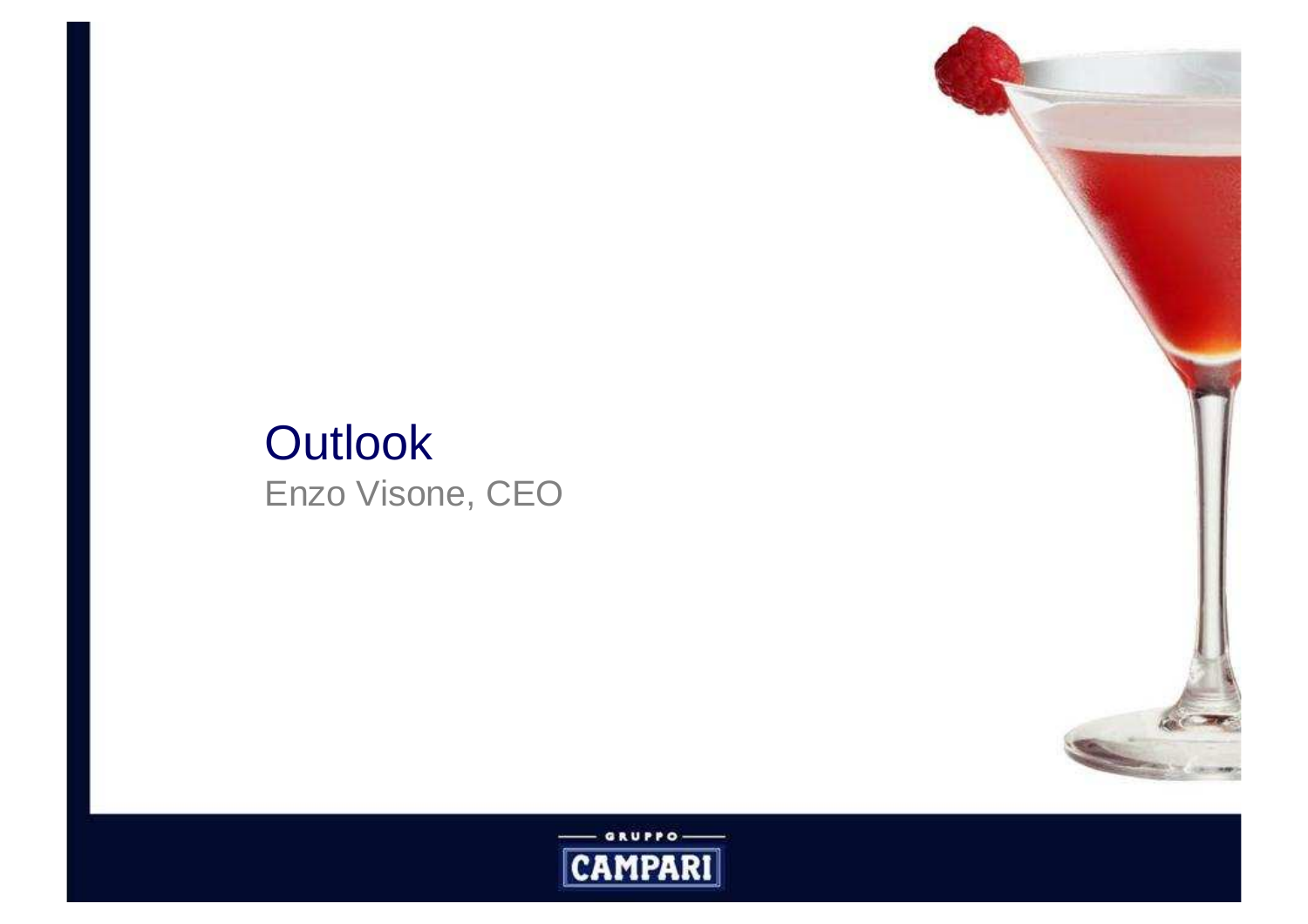# **Outlook**

- > The extremely positive results achieved in 2005 demonstrate a sound organic and external growth strategy
- > **We remain confident for a positive performance in 2006 and the medium term across our core markets:**
	- The **Italian business** is expected to benefit also from some recent initiatives
		- •**Acquisition of Glen Grant**, brand leader in the domestic whisky market
		- • **Reorganisation of the Group's sales forces in Italy** aimed at creating more focused and effective organisation (two separate divisions for spirits and wines)
		- •**Reorganisation of production facilities in Italy** completed at the end of 2005
		- •**Positive contribution of distribution of agency brands** (mainly Jack Daniel's) as 2006 will be first full year
	- - In **Germany** and **other European markets**, which show more interesting sign of growth, we expect to continue to develop positively our core brands
	- **Brazilian business** is expected to continue to perform positively also supported by favourable economic scenario
	- - **US business** is expected to continue to develop positively thanks to the strong SKYY and tequila 1800 brands as well as the recent distribution agreements (C&C international spirits brands and Midori)
	- With regard to **currencies movements**, the strong revaluation in the Brazilian Real together with a more stable US dollar exchange rate strengthen our confidence for 2006 and the medium term

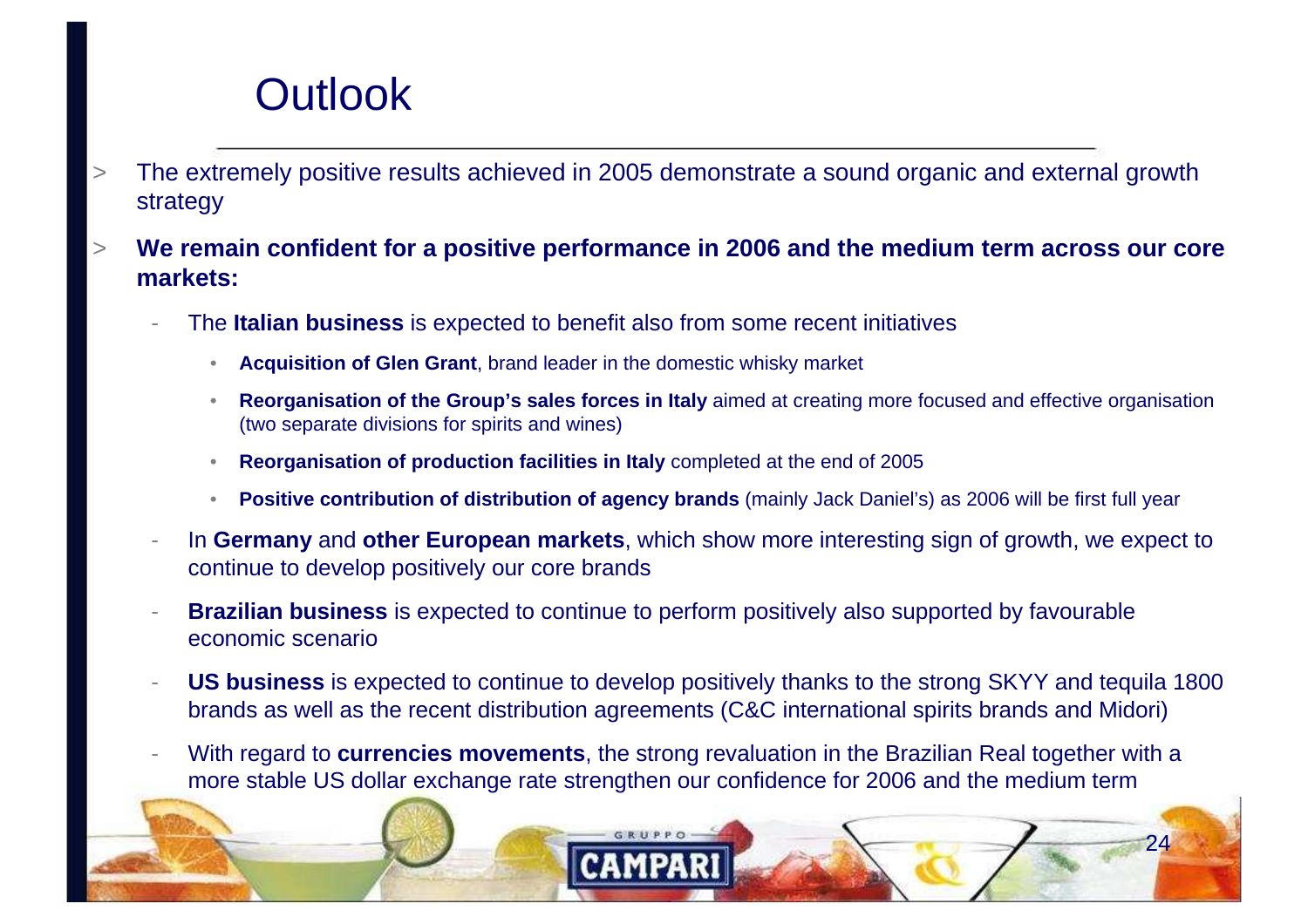#### Supplementary schedules

- Schedule 1 Analysis of net sales growth by segment and region
- Schedule 2 Consolidated income statement
- Schedule 3 Consolidated balance sheet (invested capital and financing sources)
- Schedule 4 Consolidated balance sheet (asset and liabilities)
- Schedule 5 Consolidated cash flow
- Schedule 6 Average exchange rates

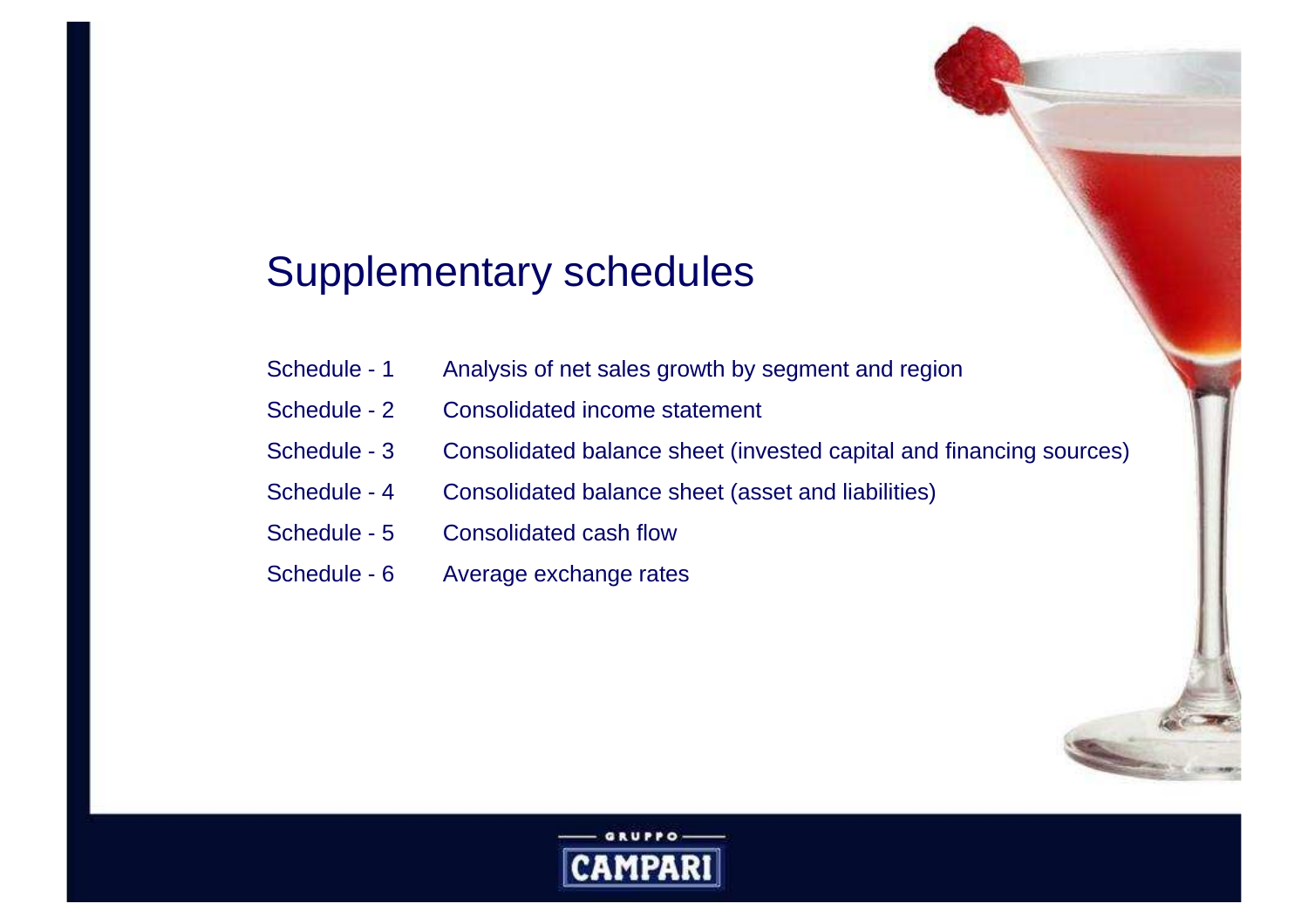#### Net sales analysis by segment and region

#### **Consolidated net sales by segment**

|                | <b>FY 2005</b> |        | <b>FY 2004</b> |        | <b>Change</b> | of which: |          |          |
|----------------|----------------|--------|----------------|--------|---------------|-----------|----------|----------|
|                | $\epsilon$ m   | %      | $\epsilon$ m   | %      | $\frac{9}{6}$ | external  | organic  | currency |
| <b>Spirits</b> | 551.5          | 68.1%  | 493.1          | 65.6%  | 11.9%         | 3.8%      | 6.2%     | 1.8%     |
| <b>Wines</b>   | 125.2          | 15.5%  | 120.8          | 16.1%  | 3.6%          | 0.0%      | 3.7%     | $-0.1%$  |
| Soft drinks    | 124.9          | 15.4%  | 127.4          | 17.0%  | $-1.9%$       | 0.0%      | $-1.9%$  | 0.0%     |
| Other revenues | 8.3            | 1.0%   | 9.9            | 1.3%   | $-15.9%$      | 0.0%      | $-16.2%$ | 0.3%     |
| <b>Total</b>   | 809.9          | 100.0% | 751.1          | 100.0% | 7.8%          | 2.5%      | 4.1%     | 1.2%     |

#### **Consolidated net sales by region**

|                            | <b>FY 2005</b> |        | <b>FY 2004</b> |              | <b>Change</b> |          | of which: |          |
|----------------------------|----------------|--------|----------------|--------------|---------------|----------|-----------|----------|
|                            | € m            | %      | $\epsilon$ m   | %            | $\frac{9}{6}$ | external | organic   | currency |
| <b>Italy</b>               | 381.5          | 47.1%  | 363.6          | 48.4%        | 4.9%          | 4.8%     | 0.1%      | $0.0\%$  |
| <b>Europe</b>              | 151.7          | 18.7%  | 141.8          | <b>18.9%</b> | 6.9%          | 0.0%     | 6.9%      | $0.0\%$  |
| Americas (1)               | 242.0          | 29.9%  | 214.6          | 28.6%        | 12.8%         | 0.3%     | 7.9%      | 4.6%     |
| <b>RoW &amp; Duty Free</b> | 34.8           | 4.3%   | 31.1           | 4.1%         | 11.9%         | 1.9%     | 13.0%     | $-3.0%$  |
| <b>Total</b>               | 809.9          | 100.0% | 751.1          | 100.0%       | 7.8%          | 2.5%     | 4.1%      | 1.2%     |

#### **(1) Breakdown of Americas**

|                 | <b>FY 2005</b> |        | <b>FY 2004</b> |           | <b>Change</b> |          | of which: |          |
|-----------------|----------------|--------|----------------|-----------|---------------|----------|-----------|----------|
|                 | € m            | %      | € m            | %         | $\frac{9}{6}$ | external | organic   | currency |
| <b>USA</b>      | 170.4          | 70.4%  | 158.2          | 73.7%     | $7.7\%$       | 0.4%     | 7.5%      | $-0.1\%$ |
| <b>Brazil</b>   | 61.0           | 25.2%  | 46.9           | 21.9%     | 29.9%         | $0.0\%$  | 8.7%      | 21.2%    |
| Other countries | 10.6           | 4.4%   | 9.5            | 4.4%      | 11.6%         | $0.0\%$  | 11.0%     | 0.6%     |
| <b>Total</b>    | 242.0          | 100.0% | 214.6          | $100.0\%$ | 12.8%         | 0.3%     | 7.9%      | 4.6%     |

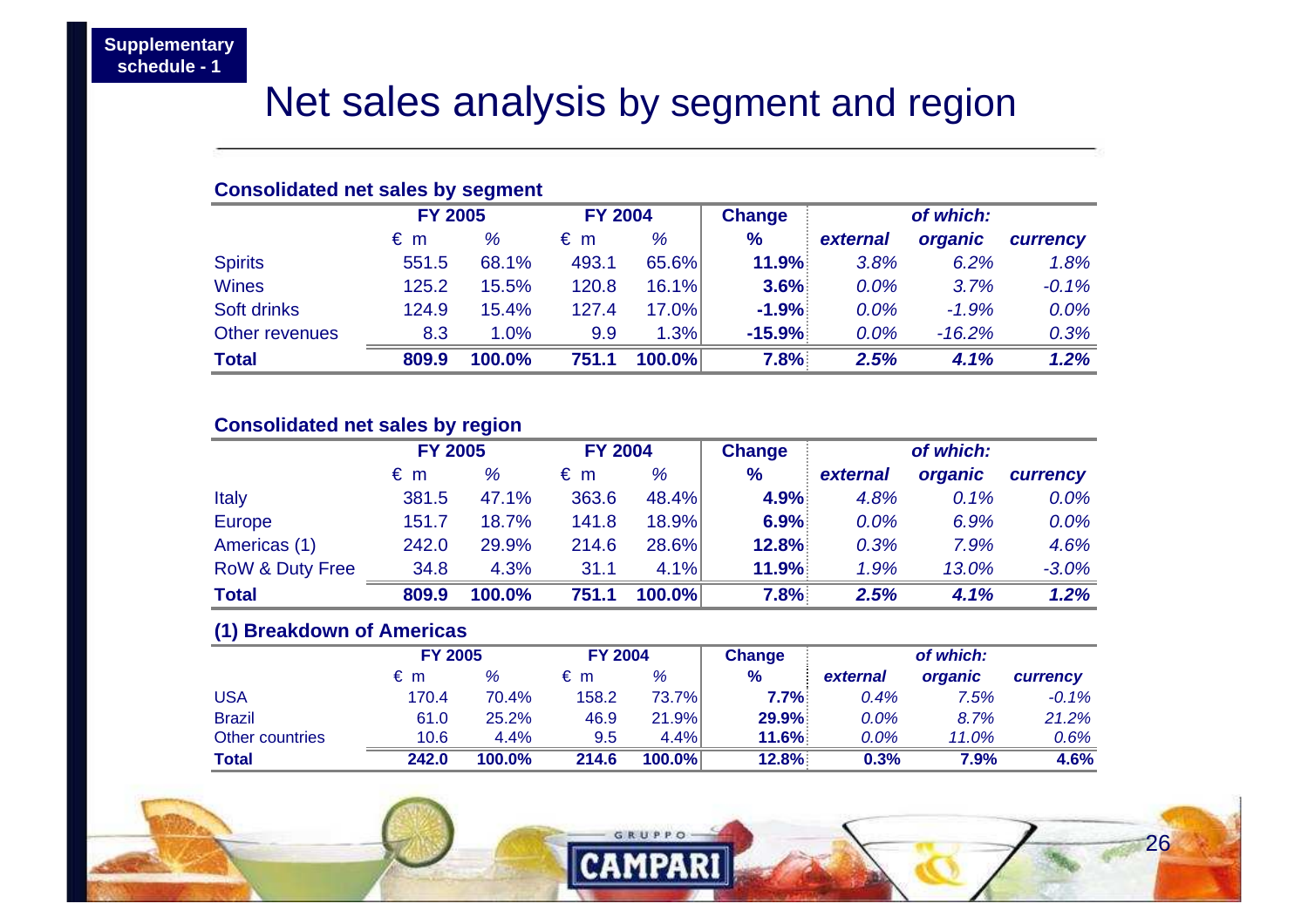#### Consolidated income statement

|                                         | <b>FY 2005</b> |               | <b>FY 2004</b> |               | <b>Change</b> |
|-----------------------------------------|----------------|---------------|----------------|---------------|---------------|
|                                         | €<br>m         | $\frac{9}{6}$ | $\epsilon$ m   | $\frac{9}{6}$ | $\frac{9}{6}$ |
| Net sales (1)                           | 809.9          | 100.0%        | 751.1          | 100.0%        | 7.8%          |
| <b>COGS</b>                             | (345.1)        | $-42.6%$      | (316.6)        | $-42.1%$      | 9.0%          |
| <b>Gross margin</b>                     | 464.9          | 57.4%         | 434.6          | 57.9%         | 7.0%          |
| Advertising and promotion               | (139.7)        | $-17.2%$      | (131.3)        | $-17.5%$      | 6.4%          |
| Sales and distribution expenses         | (90.3)         | $-11.1%$      | (84.1)         | $-11.2%$      | 7.4%          |
| <b>Trading profit</b>                   | 234.8          | 29.0%         | 219.2          | 29.2%         | 7.1%          |
| G&A and other operating income/expenses | (55.7)         | $-6.9%$       | (54.7)         | $-7.3%$       | 1.8%          |
| <b>EBIT before one-off's</b>            | 179.1          | 22.1%         | 164.4          | 21.9%         | 8.9%          |
| One-off's                               | 4.7            | 0.6%          | 2.2            | 0.3%          | 113.6%        |
| <b>Operating profit = EBIT</b>          | 183.9          | 22.7%         | 166.7          | 22.2%         | 10.3%         |
| Net financial income (expenses)         | (9.9)          | $-1.2%$       | (9.6)          | $-1.3%$       | 3.1%          |
| Income from associates                  | 0.3            | 0.0%          |                |               |               |
| <b>Pretax profit</b>                    | 174.2          | 21.5%         | 157.1          | 20.9%         | 10.9%         |
| <b>Taxes</b>                            | (51.2)         | $-6.3%$       | (43.1)         | $-5.7%$       | 18.8%         |
| <b>Net profit</b>                       | 123.1          | 15.2%         | 114.0          | 15.2%         | 8.0%          |
| <b>Minority interests</b>               | (5.0)          | $-0.6%$       | (17.1)         | $-2.3%$       | $-70.8%$      |
| <b>Group's net profit</b>               | 118.0          | 14.6%         | 96.9           | 12.9%         | 21.8%         |
| Other information:                      |                |               |                |               |               |
| <b>Depreciation</b>                     | (17.4)         | $-2.1%$       | (17.8)         | $-2.4%$       | $-2.2%$       |
| <b>EBITDA</b> before one-off's          | 196.6          | 24.3%         | 182.3          | 24.2%         | 7.8%          |
| <b>EBITDA</b>                           | 201.3          | 24.9%         | 184.5          | 24.5%         | 9.1%          |

Notes:

(1) Net of discounts and excise duty

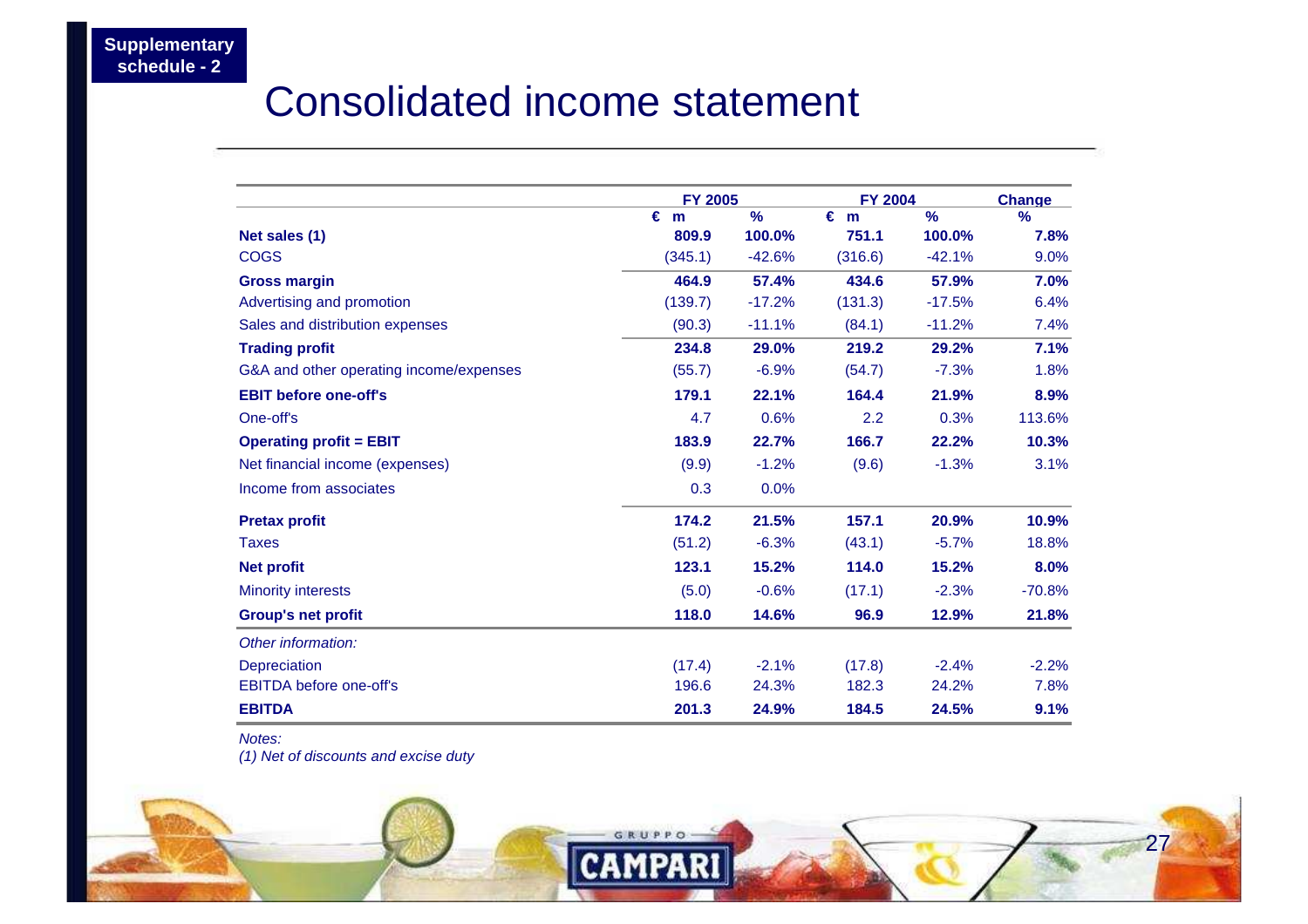#### **Supplementary schedule - 3**

#### Consolidated balance sheet

Invested capital and financing sources

| $\epsilon$ million                                            | 31 December 2005 | 31 December 2004 |
|---------------------------------------------------------------|------------------|------------------|
| <b>Inventories</b>                                            | 135.3            | 114.4            |
| <b>Trade receivables</b>                                      | 237.4            | 166.3            |
| <b>Trade payables</b>                                         | (150.2)          | (127.6)          |
| <b>Operating working capital</b>                              | 222.5            | 153.0            |
| <b>Tax credits</b>                                            | 12.2             | 10.4             |
| Other receivables, other current assets                       | 12.1             | 13.0             |
| <b>Other current assets</b>                                   | 24.2             | 23.4             |
| Payables to tax authorities                                   | (25.1)           | (20.5)           |
| <b>Other current liabilities</b>                              | (34.8)           | (33.3)           |
| <b>Other current liabilities</b>                              | (59.8)           | (53.8)           |
| Staff severance fund                                          | (14.3)           | (15.2)           |
| Deferred taxes                                                | (43.3)           | (25.1)           |
| Pre-paid taxes                                                | 16.5             | 15.5             |
| Other non-current assets                                      | 5.8              | 5.1              |
| Other non-current liabilities                                 | (10.1)           | (14.3)           |
| <b>Other net assets/liabilities</b>                           | (45.4)           | (33.9)           |
| Net tangible assets (included biological assets and property) | 170.6            | 157.8            |
| Goodwill and trademarks                                       | 754.4            | 579.1            |
| Non-current assets for sale                                   | 0.1              | 0.1              |
| Equity investments and own shares                             | 0.6              | 30.2             |
| <b>Total fixed assets</b>                                     | 925.7            | 767.2            |
| <b>Invested Capital</b>                                       | 1,067.2          | 855.8            |
|                                                               | 695.8            | 629.2            |
| Shareholders' equity                                          | 371.4            | 226.7            |
| Net financial position                                        |                  |                  |
| <b>Financing sources</b>                                      | 1,067.2          | 855.8            |

GRUP

**CAMPARI** 

28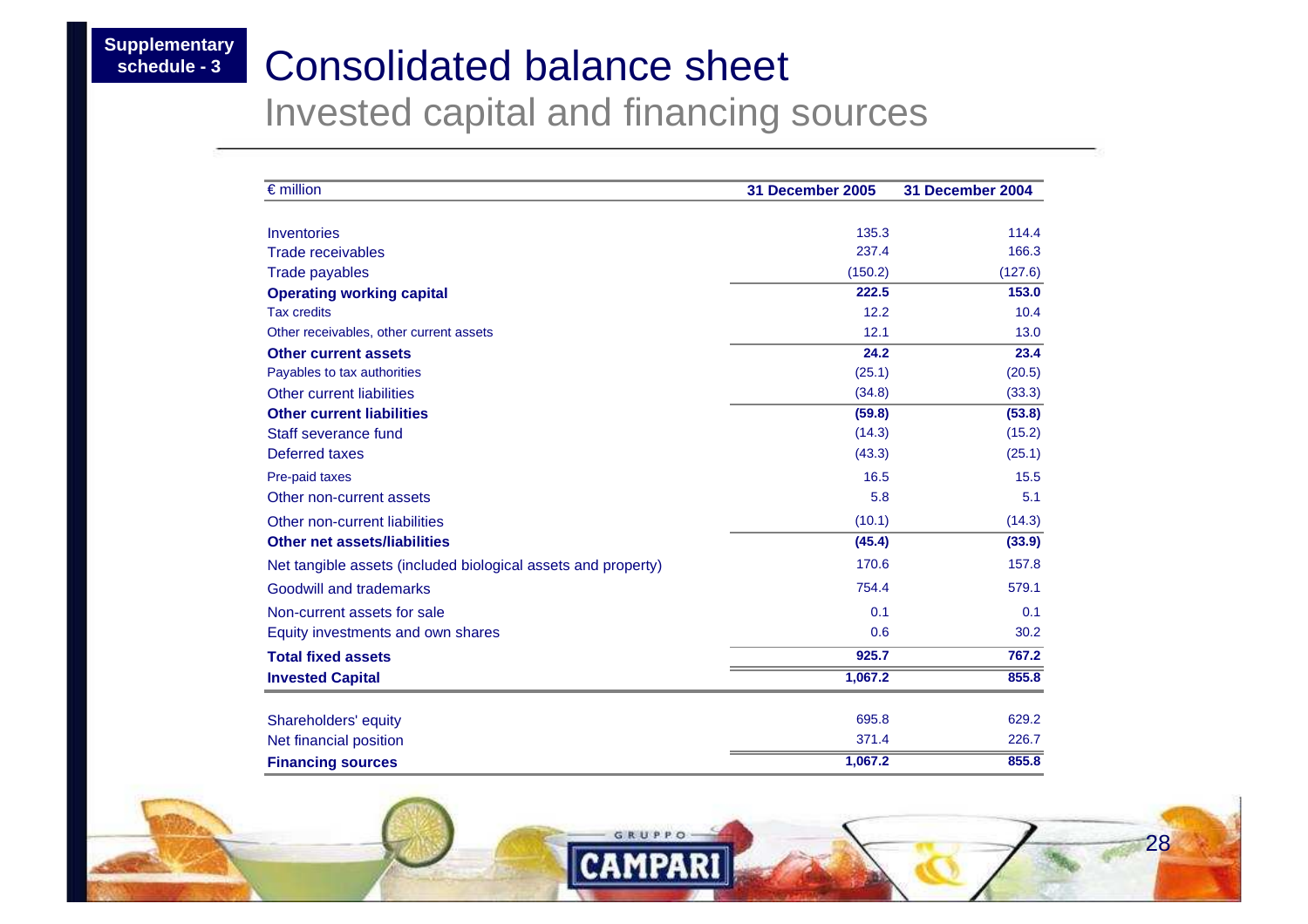### **Consolidated balance sheet (1 of 2)**

Assets

| $\epsilon$ million               | <b>31 December</b><br>2005 | <b>31 December</b><br>2004 | <b>Change</b> |
|----------------------------------|----------------------------|----------------------------|---------------|
| <b>ASSETS</b>                    |                            |                            |               |
| <b>Non-current assets</b>        |                            |                            |               |
| Net tangible fixed assets        | 152.5                      | 144.2                      | 8.3           |
| <b>Biological assets</b>         | 13.5                       | 9.5                        | 4.0           |
| Property                         | 4.6                        | 4.1                        | 0.5           |
| Goodwill and trademarks          | 750.6                      | 575.6                      | 175.0         |
| Intangible assets                | 3.8                        | 3.4                        | 0.4           |
| Interests in associates          | 0.6                        | 0.4                        | 0.2           |
| Pre-paid taxes                   | 16.5                       | 15.5                       | 1.0           |
| Other non-current assets         | 11.1                       | 34.9                       | 6.0           |
| <b>Total non-current assets</b>  | 953.2                      | 787.7                      | 165.5         |
| <b>Current assets</b>            |                            |                            |               |
| <b>Inventories</b>               | 135.3                      | 114.4                      | 20.9          |
| <b>Trade receivables</b>         | 237.4                      | 166.3                      | 71.2          |
| Short-term financial receivables | 3.2                        | 3.9                        | (0.7)         |
| Cash at bank and securities      | 247.5                      | 246.0                      | 1.6           |
| Other receivables                | 24.2                       | 22.9                       | 1.4           |
| <b>Total current assets</b>      | 647.6                      | 553.4                      | 94.3          |
| Non-current assets for sale      | 0.1                        | 0.1                        | (0.0)         |
| <b>Total assets</b>              | 1,600.9                    | 1,341.2                    | 259.7         |

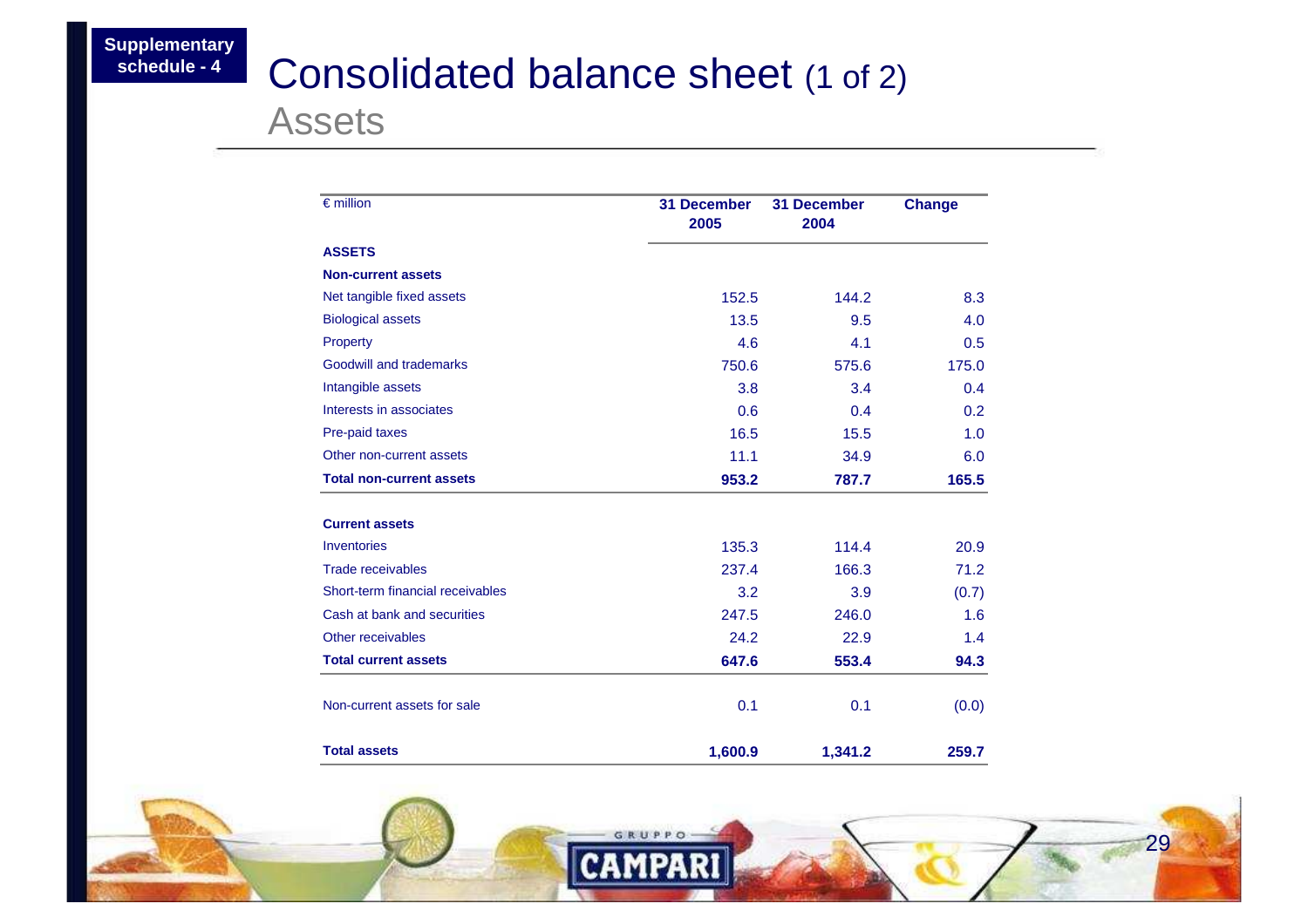#### Consolidated balance sheet (2 of 2)

#### **Liabilities**

| $\epsilon$ million                                | <b>31 December</b><br>2005 | <b>31 December</b><br>2004 |
|---------------------------------------------------|----------------------------|----------------------------|
| <b>LIABILITIES AND</b>                            |                            |                            |
| <b>SHAREHOLDERS' EQUITY</b>                       |                            |                            |
| <b>Shareholders' equity</b>                       |                            |                            |
| Share capital                                     | 29.0                       | 29.0                       |
| <b>Reserves</b>                                   | 664.5                      | 595.8                      |
| Group's shareholders' equity                      | 693.6                      | 624.8                      |
| <b>Minorty interests</b>                          | 2.2                        | 4.4                        |
| <b>Total shareholders' equity</b>                 | 695.8                      | 629.2                      |
| <b>Non-current liabilities</b>                    |                            |                            |
| <b>Bonds</b>                                      | 374.6                      | 378.0                      |
| Other non-current financial payables              | 122.8                      | 27.2                       |
| Staff severance fund                              | 14.3                       | 15.2                       |
| <b>Risks fund</b>                                 | 10.1                       | 14.3                       |
| Deferred tax                                      | 43.3                       | 25.1                       |
| <b>Total non-current liabilities</b>              | 565.1                      | 459.7                      |
| <b>Current liabilities</b>                        |                            |                            |
| <b>Banks borrowings</b>                           | 112.8                      | 55.6                       |
| Other financial payables                          | 17.2                       | 15.3                       |
| <b>Trade payables</b>                             | 150.2                      | 127.6                      |
| Payables to tax authorities                       | 25.1                       | 20.5                       |
| Other current liabilities                         | 34.8                       | 33.3                       |
| <b>Total current liabilities</b>                  | 340.0                      | 252.3                      |
| <b>Total liabilities and shareholders' equity</b> | 1,600.9                    | 1,341.2                    |

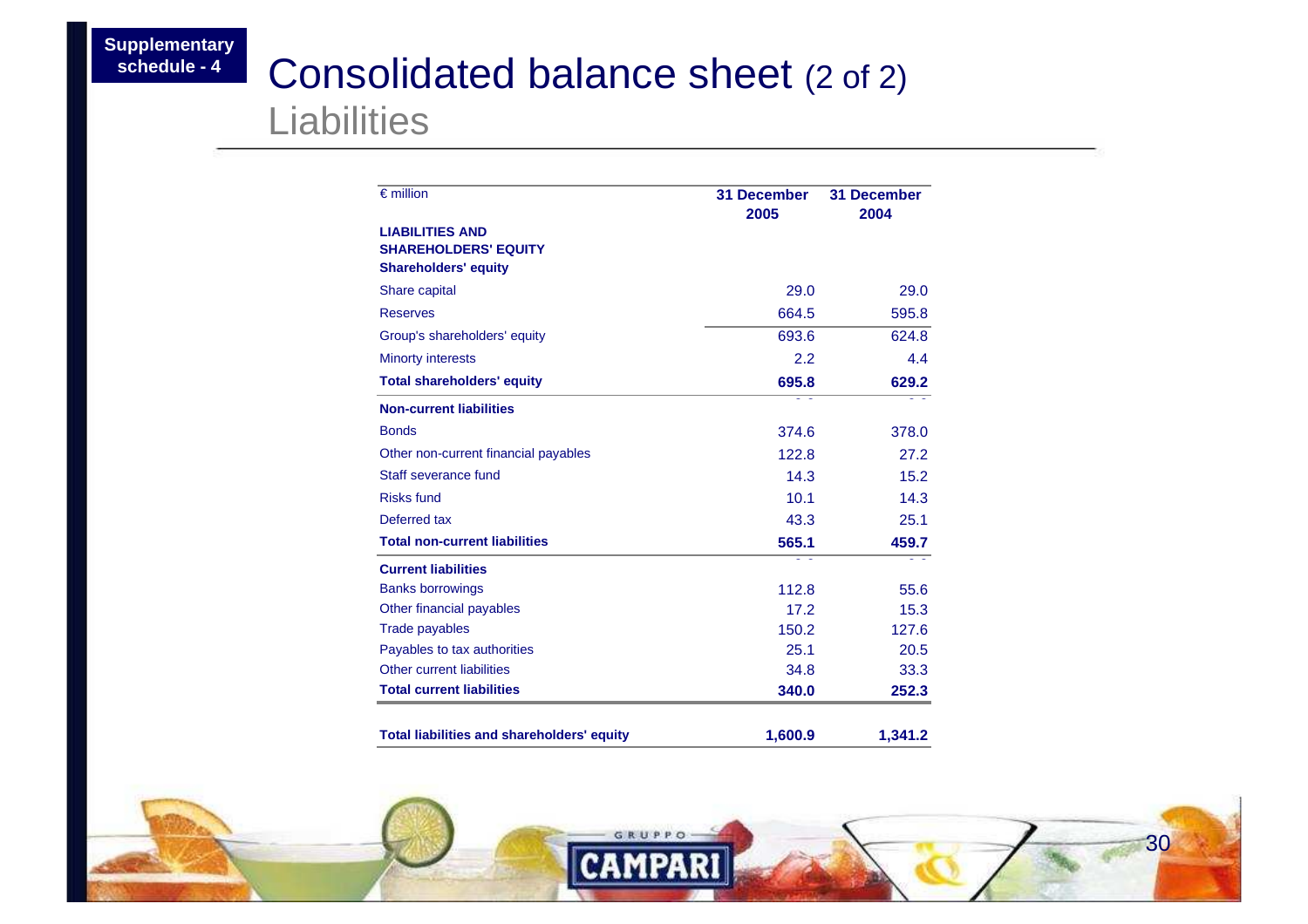### Consolidated cash flow (1 of 2)

| $\epsilon$ million                                       | 31 December 2005 | 31 December 2004 |
|----------------------------------------------------------|------------------|------------------|
| <b>Cash flow generated by operating activities</b>       |                  |                  |
| Net profit                                               | 118.0            | 96.9             |
| Non-cash items                                           |                  |                  |
| Depreciation                                             | 17.4             | 17.8             |
| Gains on sale of fixed assets                            | (2.3)            | (1.5)            |
| <b>Provisions</b>                                        | 4.2              | 3.6              |
| Use of provisions                                        | (10.0)           | (5.3)            |
| Deferred taxes                                           | 19.3             | 11.3             |
| Other non cash items                                     | (1.8)            | 2.4              |
| Net change in tax credits and liabilities                | 3.9              | (16.1)           |
| Net change in Operating Working Capital                  | (50.2)           | 4.2              |
| Net change in other non financial assets and liabilities | (1.4)            | 1.6              |
|                                                          | 97.1             | 114.9            |
| Net cash flow generated (used) by investing activities   |                  |                  |
| Acquisition of tangible and intangible fixed assets      | (18.8)           | (30.2)           |
| Income from disposals of tangible fixed assets           | 3.8              | 2.6              |
| Acquisition of new subsidiaries                          | (130.7)          | (2.8)            |
| Net change in equity investments                         | 4.0              | (4.6)            |
| Other changes                                            | 2.1              | 1.1              |
|                                                          | (139.6)          | (34.0)           |

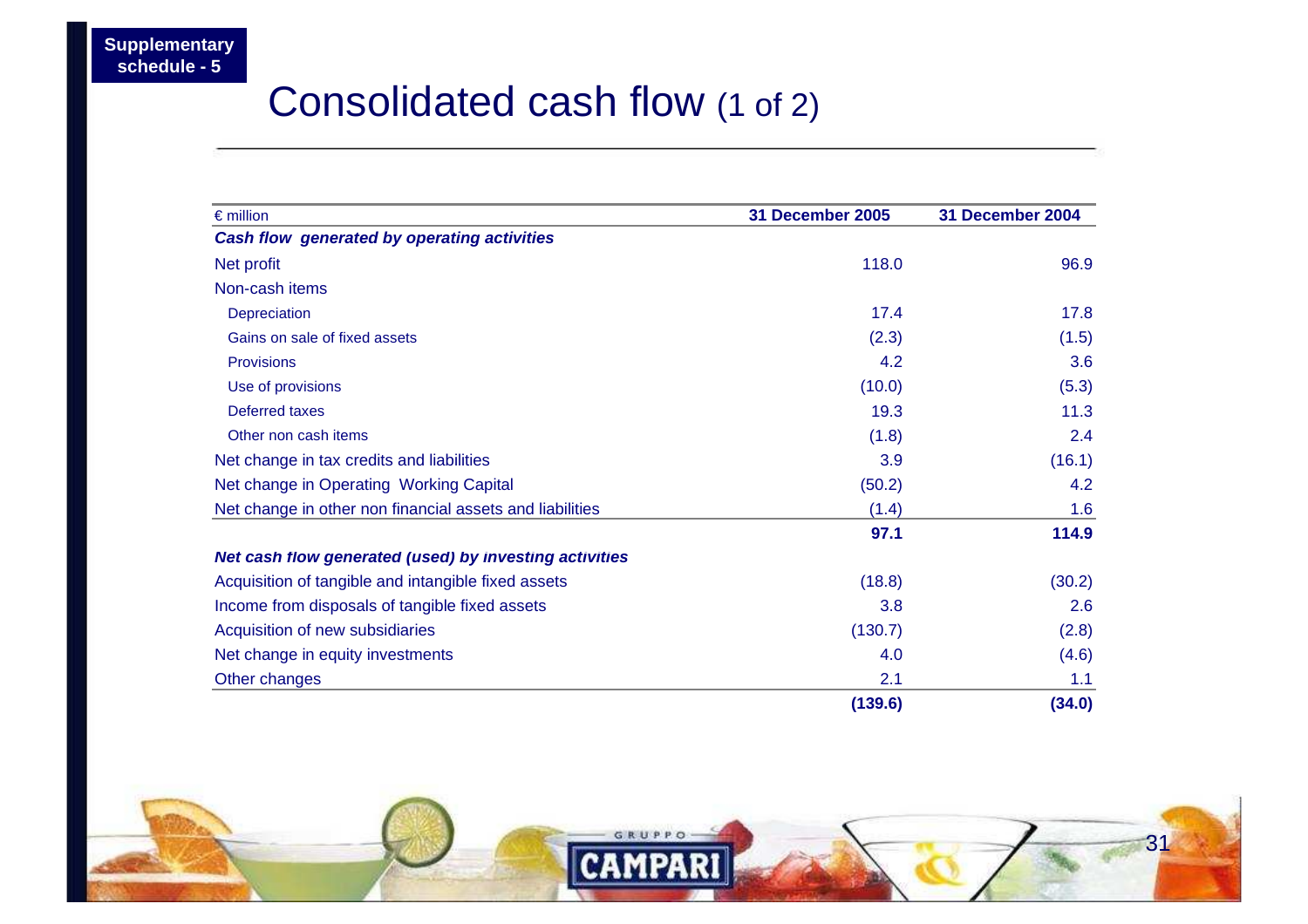### Consolidated cash flow (2 of 2)

| $\epsilon$ million                                                   | <b>31 December 2005</b> | 31 December 2004 |
|----------------------------------------------------------------------|-------------------------|------------------|
| Cash flow generated (used) by financing activities                   |                         |                  |
| New long-term loans                                                  | 25.4                    | 27.6             |
| Payment of medium-long term loans                                    | (7.8)                   | (2.9)            |
| Net change in short-term bank borrowings                             | 57.3                    | 26.6             |
| Change in other financial receivables and payables                   | 4.0                     | 1.7              |
| Dividends paid                                                       | (28.1)                  | (24.7)           |
|                                                                      | 50.8                    | 28.3             |
| <b>Exchange rate effects and other equity movements</b>              |                         |                  |
| Effects on equity after introduction of IAS 32 and 39 as at 1/1/2005 | (0.5)                   | 0.0              |
| Exchange rate effects on Operating Working Capital                   | (15.7)                  | 2.8              |
| Other exchange rate effects and other movements                      | 13.4                    | (6.1)            |
|                                                                      | (2.8)                   | (3.3)            |
| Net increase (decrease) in cash and banks                            | 5.6                     | 105.9            |
| Net cash position at the beginning of period                         | 239.5                   | 133.6            |
| Net cash position at the end of period                               | 245.1                   | 239.5            |

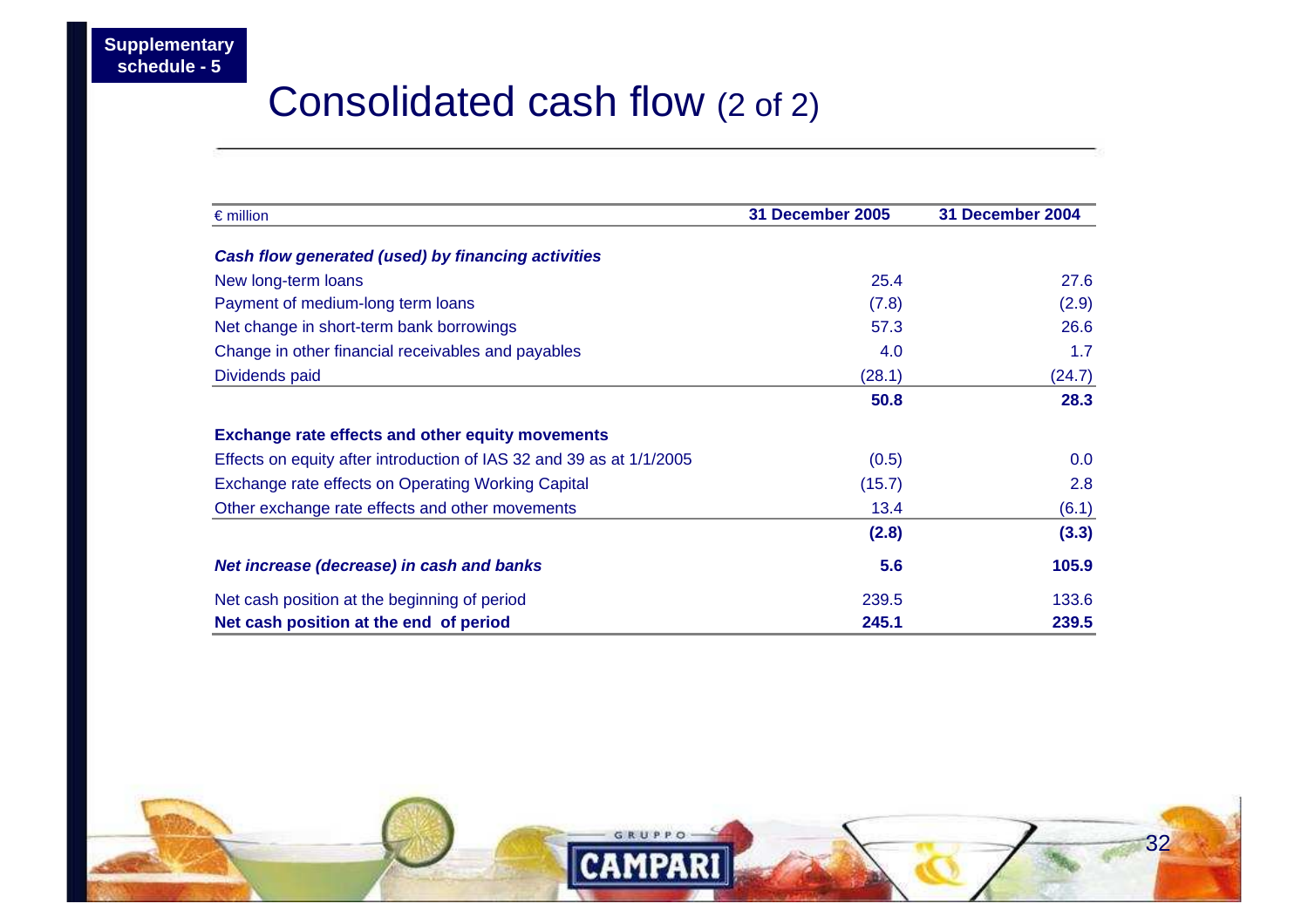### Average exchange rates

|                               | <b>FY 2005</b> | <b>FY 2004</b> | % change |
|-------------------------------|----------------|----------------|----------|
| <b>Brazilian Real: 1 Euro</b> | 3.040          | 3.634          |          |
| Euro: 1 Brazilian Real        | 0.3289         | 0.2752         | 19.5%    |
| US dollar : 1 Euro            | 1.245          | 1.243          |          |
| Euro: 1 US dollar             | 0.8035         | 0.8043         | $-0.1%$  |
|                               |                |                |          |
|                               | 4Q 2005        | 4Q 2004        | % change |
| <b>Brazilian Real: 1 Euro</b> | 2.672          | 3.613          |          |
| Euro: 1 Brazilian Real        | 0.3742         | 0.2768         | 35.2%    |
| US dollar : 1 Euro            | 1.189          | 1.296          |          |